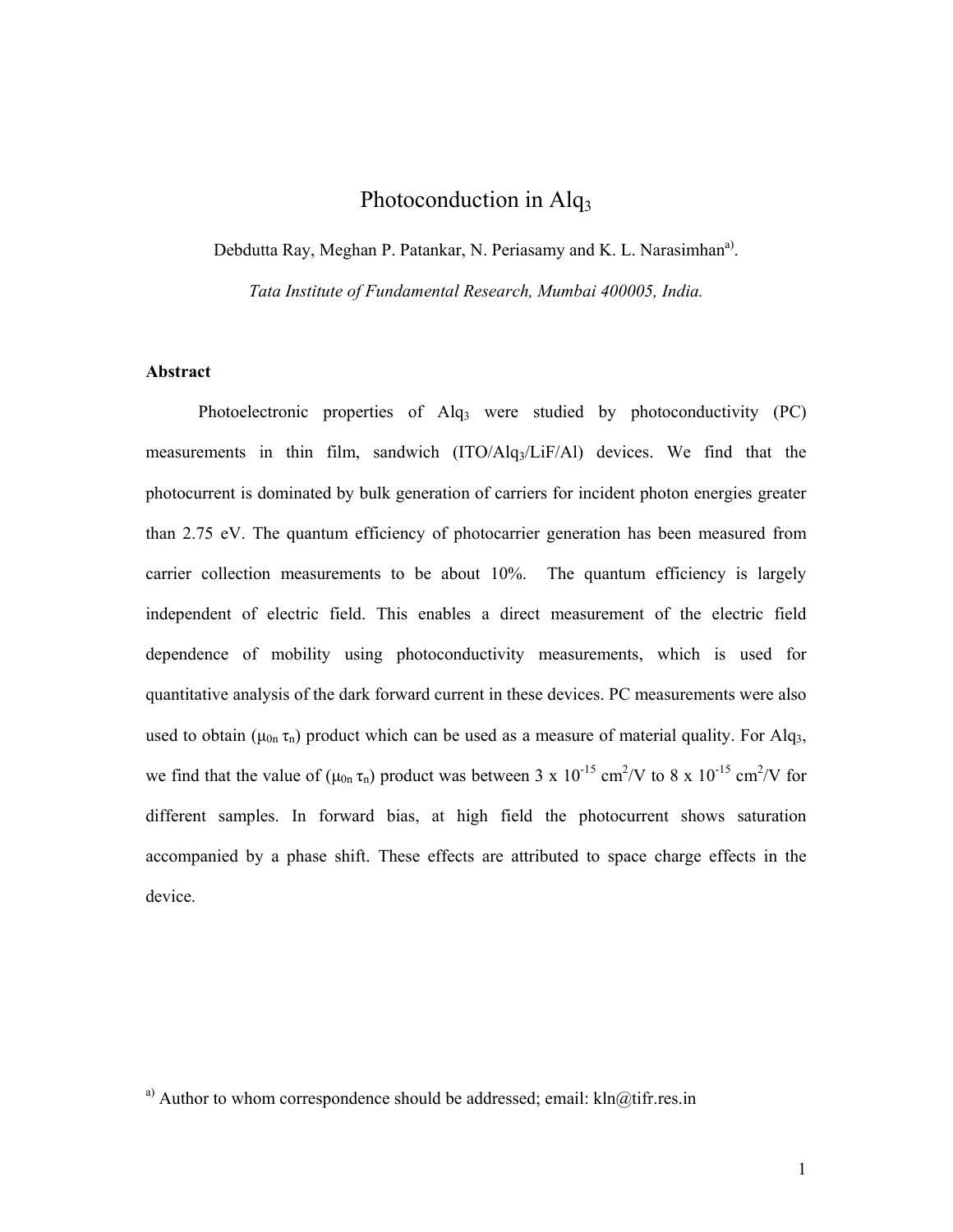# **I. Introduction**

The discovery of efficient electroluminescence in Alq<sub>3</sub> by Tang and Vanslyke<sup>1</sup> has revived interest in organic semiconductors and has given rise to many developments in the field of Organic Electronics. To be able to design efficient devices, it is necessary to understand transport and optoelectronic properties in organic semiconductors. These are low mobility semiconductors. Current is contact limited and transport is dominated by hopping of carriers from one molecule to another and the mechanism is poorly understood.<sup>2</sup> In organic semiconductors, photo-transport is even less well understood. An understanding of photo transport in organic semiconductors is also complicated by the fact that the optical excitations are generally excitonic.<sup>2</sup> To contribute to photocurrent, the excitons need to dissociate into charge transfer pairs and then free carriers. It is also important to decide whether the dissociation process takes place in the bulk or is catalysed at the electrode–semiconductor interface.<sup>3,4</sup> Although there has been a great deal of study related to transport in  $Alq<sub>3</sub>$ ,<sup>4-10</sup> there is very little literature on the photoelectronic properties of  $Alq<sub>3</sub>$ .<sup>11,12</sup> Szmytkowski et al.<sup>11</sup> have measured the PC in Alq<sub>3</sub> and explain the PC as arising due to the quenching of excitons by the applied electric field. This assumes that the PC generation is a volume effect. Yang et al.<sup>12</sup> measure the spectral response of PC in Alq<sub>3</sub> and conclude from their measurements that the PC in Alq<sub>3</sub> can be explained by excitons diffusing to the electrodes followed by dissociation. We thus see that it is not clear whether the PC in Alq<sub>3</sub> is a volume effect or governed by the interface. This provided motivation for the work presented in this paper.

In this paper, we report on the photoconductivity in Alq<sub>3</sub>. We show that the PC is a bulk effect and that a study of PC in  $\text{Alg}_3$  enables us to separate out contact injection effects from transport process – both of which depend on the applied electric field and throws light on the transport process in Alq3.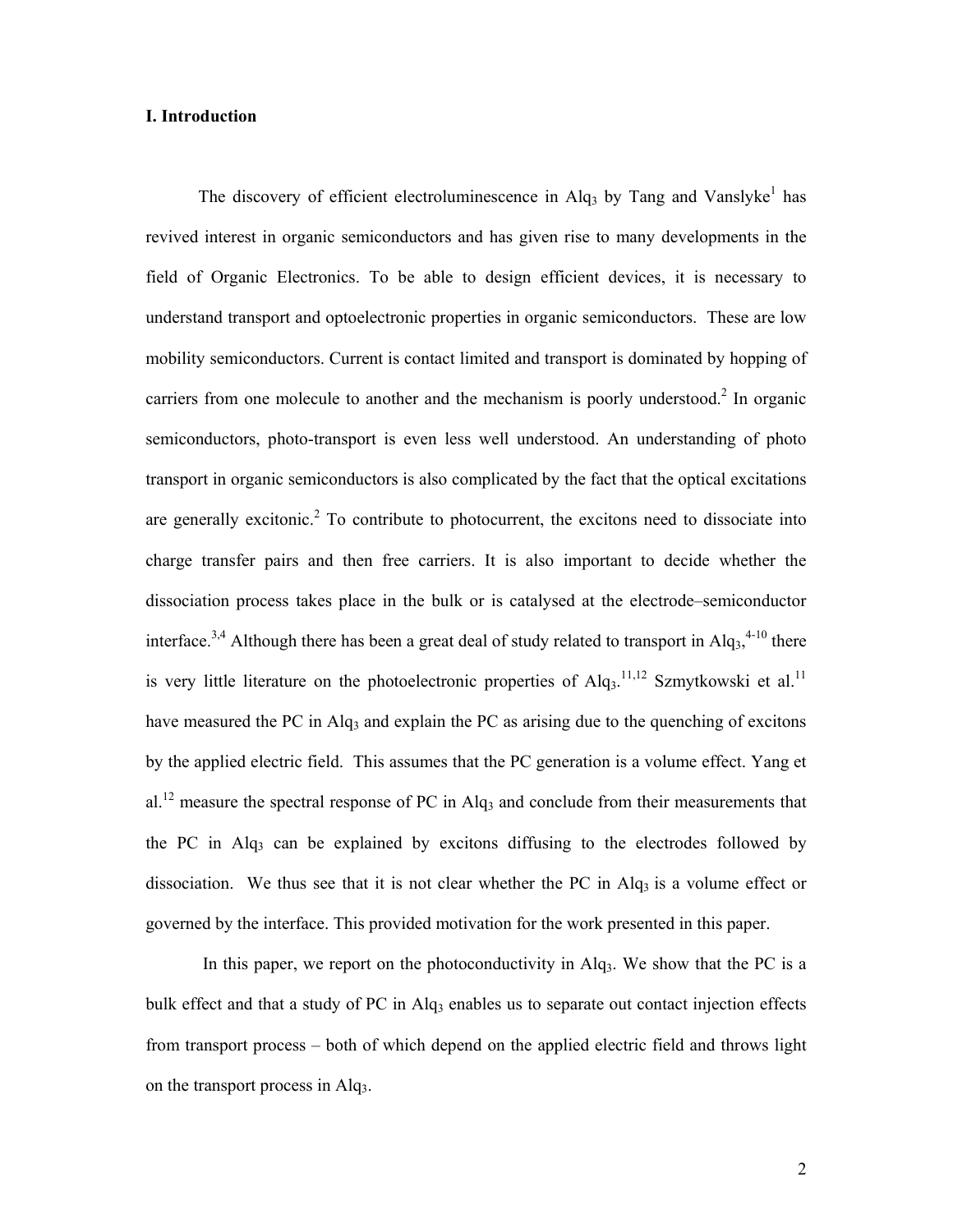#### **II. Experiment**

Thin films of Alq<sub>3</sub> were deposited in vacuum, at a pressure of 5 x  $10^{-7}$  Torr, on patterned ITO coated glass substrates followed by a 10 Å LiF layer and 140 Å Al semitransparent cathode. The whole assembly was finally capped by a 1000 Å LiF layer. The LiF encapsulating layer was found to protect the Al electrode from oxidizing when working at large voltages. All the depositions were carried out in situ sequentially without exposing the samples to air. The samples were briefly exposed to air while transferring to a measurement jig. All measurements were carried out in a cryostat in vacuum at a pressure of  $10^{-3}$  Torr. A 100 W xenon lamp coupled to a monochromator, a 632 nm He-Ne laser and a 400 nm laser diode (Nichia) were used as light sources. The light was mechanically chopped at 11 Hz. The photocurrent was measured using a lock in amplifier for the ac measurements and a Keithley electrometer for dc measurements. The photocurrent (PC) is defined as  $J_{pc}$  =  $J<sub>light</sub> - J<sub>dark</sub>$ . In the experiments reported here, the bias voltage was applied to the ITO electrode. The lamp response was measured using a thermopile detector. A calibrated silicon photodiode (Liconix, model 55PM) was used to measure the absolute intensity of the light falling on the sample. This was used in the estimation of quantum efficiency for the photocurrent. Unless otherwise mentioned, the experiments were done with the light incident through the semitransparent Al electrode. The percentage transmission through the Al electrode was around 60%, and data has been corrected accordingly. Experiments to measure the exciton dissociation efficiency under applied electric field were carried out using 400 nm light from a laser diode focused onto the sample electrodes. For these experiments, the sample area was 2mm x 2mm and the light focused down to 1mm diameter spot ensuring that all the light was transmitted through the sample. A fiber optic cable placed just behind the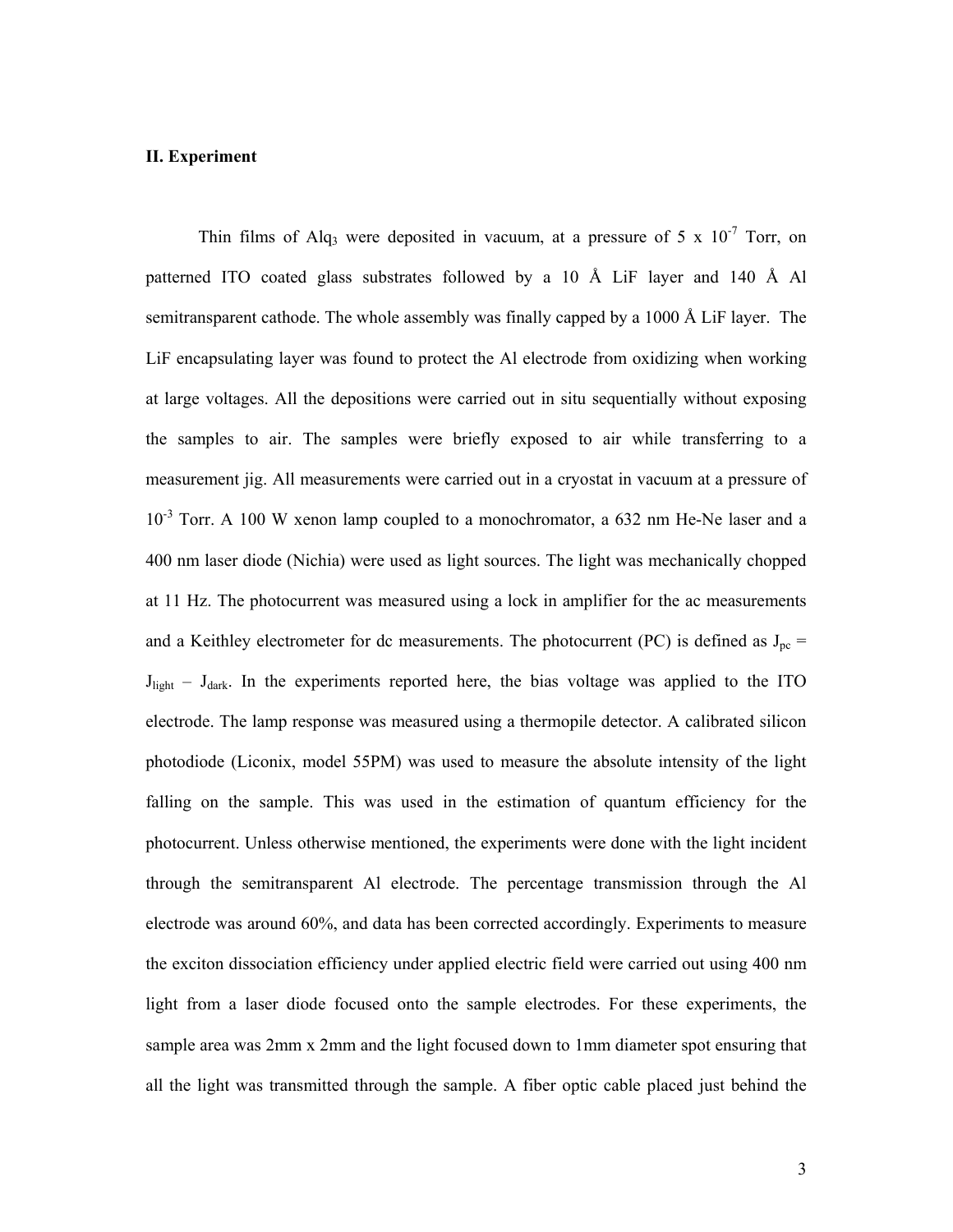sample was coupled to a large area Si detector to measure the integrated photoluminescence (PL) signal. The PL quenching was measured as a function of applied electric field using square wave modulation. The modulated PL was detected using standard lock-in techniques. The measurements were done in reverse bias thereby avoiding interference from electroluminescence signals.

# **III. Results and Discussion**

In section A, we first present results to show that the PC is a bulk effect. We then present and discuss the PC in reverse bias and then in forward bias in sections B and C respectively. Finally, we use these results in section D to separate out injection effects from transport and analyze the dark forward bias current.

## *A. Origin of Photocurrent*

Figure 1 shows the modulated photocurrent as a function of applied bias for a 5000Å thick Alq<sub>3</sub> device at three different photon energies. At 2 eV (632 nm) excitation, the PC is asymmetric with bias and depends strongly on the sign of the applied bias. This is in contrast to excitation at 2.75 eV (450 nm) where the PC is symmetric with bias. Figure 1 also shows PC-Voltage data for excitation at 2.5 eV (500 nm), which shows an intermediate behavior. These results are understood as follows.

Optical excitation in organic semiconductors is excitonic in nature. To give rise to PC, the exciton has to be dissociated. Exciton dissociation can either take place in the bulk or at the electrode interface.<sup>3,4,13,14</sup> If exciton dissociation occurs at the interface, then excitons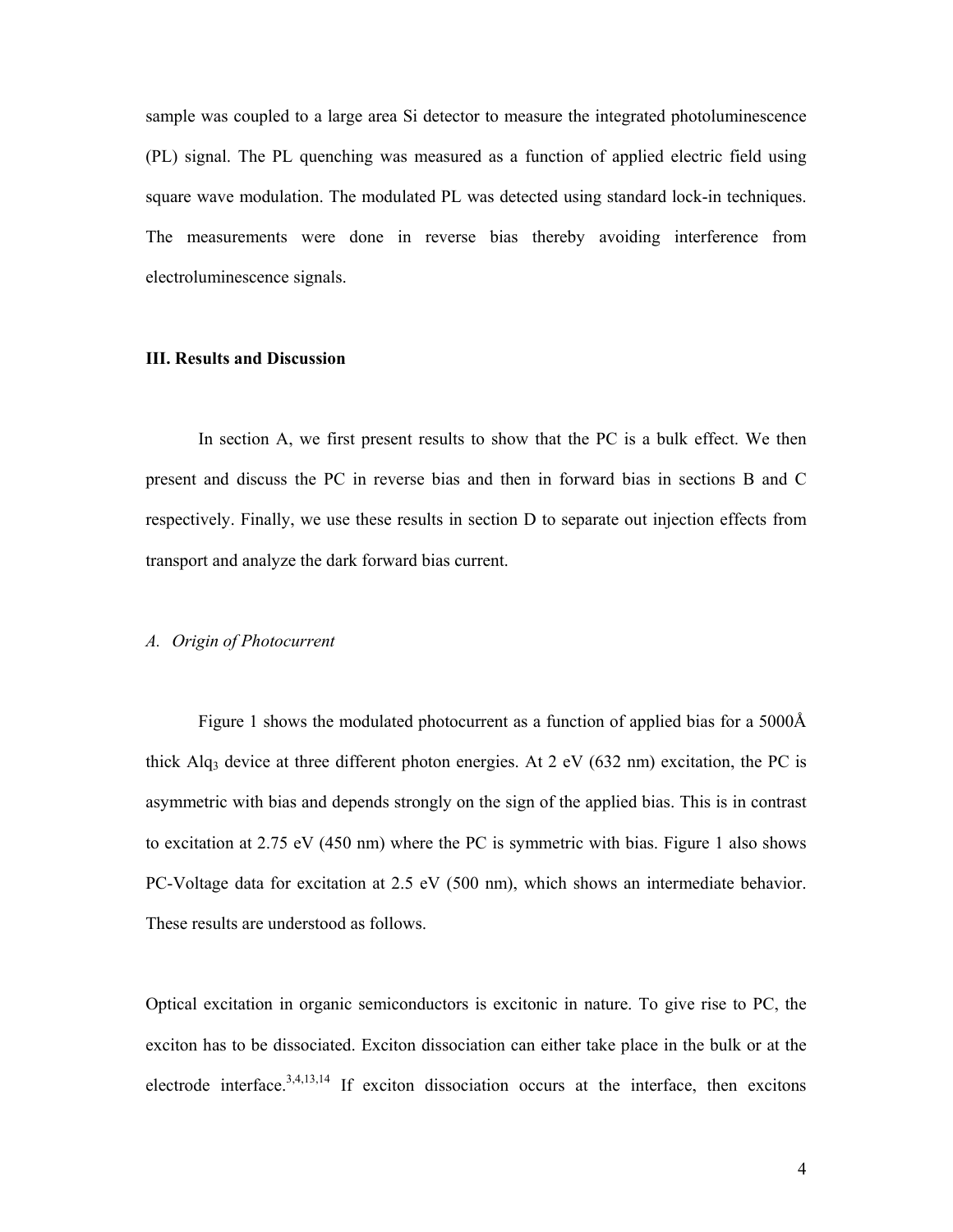generated within a diffusion length from the electrode semiconductor interface can diffuse to the electrode, dissociate into free carriers and give rise to PC. The efficiency of exciton dissociation is dependent on the electrode. If exciton dissociation at the electrode is the only source of PC, then for asymmetric electrodes, the PC–Voltage characteristics would be asymmetric and strongly depend on the sign of the voltage bias.<sup>14</sup> On the other hand if the PC arises from a bulk process, then the PC density  $(J_{pc})$  is expected to be given by,

$$
J_{pc} = qG(X_n + X_p),\tag{1}
$$

where G is the generation rate and X the collection length.<sup>15,16</sup> The collection lengths are  $X_n$ =  $\mu_n \tau_n$  F and  $X_p = \mu_p \tau_p$  F where F is the electric field,  $\tau$  the carrier lifetime and  $\mu$  the carrier mobility. The suffix n (p) stands for electrons (holes). Eq.1 is valid when the collection length is smaller than the sample thickness. Therefore for samples that absorb light uniformly, the PC should be independent of the sign of the bias voltage since  $X_n$  and  $X_p$  are the same for  $\pm V$ .

From the above discussion and the data in fig.1, we conclude that the PC at 2 eV is dominated by exciton dissociation at the electrodes and at 2.75 eV by bulk photogeneration. We find that the Al electrode is more efficient than ITO at breaking up the exciton.

Figure 2 compares the PC for 3.25 eV (380 nm) light illuminated through the ITO anode and the Aluminum cathode respectively for a  $5000\text{\AA}$  thick Alq<sub>3</sub> device. The optical absorption coefficient at 380 nm is  $\sim$ 5 x 10<sup>4</sup> cm<sup>-1</sup>. In this case only 10% of the light reaches the back electrode. The PC is similar for both the cases. This result strengthens our conclusion that the measured PC in  $\text{Alg}_3$  is a bulk process (for excitation energy greater than 2.75 eV).

Additional evidence that the photoconductivity is due to bulk carrier generation and not due to exciton dissociation at the electrode comes from a study of the spectral response. If exciton dissociation at the electrodes dominates the PC, then it is well known that only excitons generated within a diffusion length  $(l_e)$  will contribute to the PC.  $l_e$  typically is about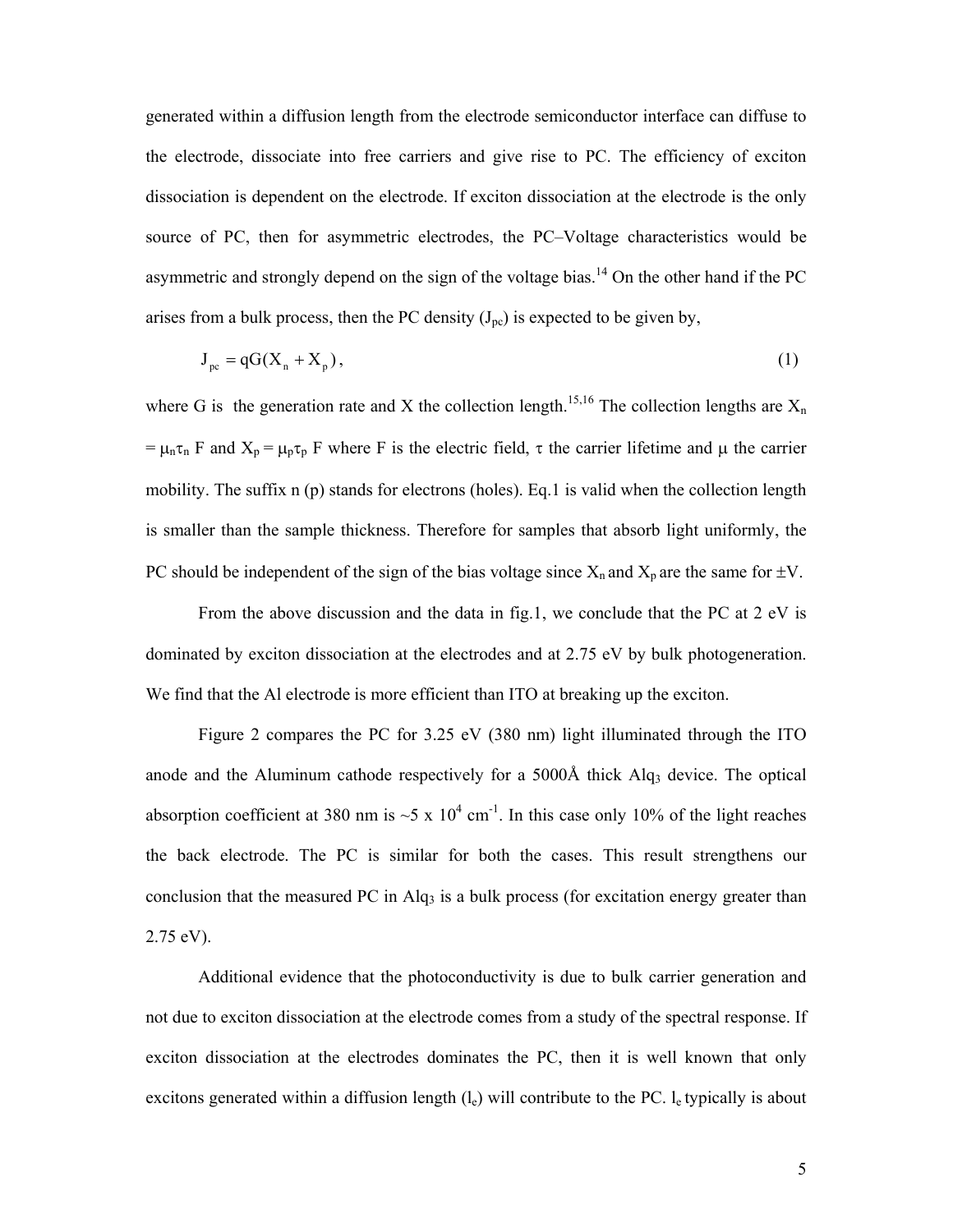10nm for many polymers and for  $Alq_3$ .<sup>14,17</sup> Hence only light absorbed in a distance  $l_e$  will contribute to the PC and is independent of the sample thickness d, for  $d > l_e$ <sup>14</sup> The spectral response of the sample will be independent of the sample thickness and symbatic with the absorption.

 If, on the other hand, the PC arises due to a volume process, the spectral response of the PC would depend on sample thickness. Figure 3 shows the spectral response for samples of three different thickness viz. 500 Å, 1000 Å and 5000 Å respectively in reverse bias. Fig.3 also shows the optical absorption spectrum of Alq<sub>3</sub>. We see from fig.3 that the PC action spectrum depends on the sample thickness. For example, for the 5000 Å sample, for  $E > 3.2$ eV, 90% of the light is absorbed in the sample. We hence do not see any spectral features.

We now briefly comment on the PC excited with 2 eV (632 nm) light. We have presented evidence that the PC is due to excitons dissociating at the electrode interface. The bulk absorption coefficient  $(\alpha_b)$  of Alq<sub>3</sub> at 2 eV is very small and expected to be less than 1 cm<sup>-1, 18</sup> Hence,  $\alpha_b$  l<sub>e</sub>  $\leq 10^{-6}$ . We estimate that the PC should be smaller by at least 2 orders than what is observed in fig. 1. An understanding of this discrepancy arises from the following. In thin films of Alq<sub>3</sub>, the measured optical absorption coefficient below 2.5 eV is about 1000 times larger than  $\alpha_b$  and is independent of energy below 2.5 eV, up to at least 1 eV.<sup>18</sup> The excess absorption has been understood as arising from surface states or a thin layer near the interface. This satisfactorily accounts for the larger than expected PC at 2eV. Hence the PC can be used to as a sensitive way of measuring the surface state absorption.

These experiments conclusively demonstrate that for  $E > 2.75$  eV, the PC is due to bulk generation. The inset in fig. 3 shows that the photocurrent varies linearly with light intensity. We now focus on understanding the phototransport in Alq3.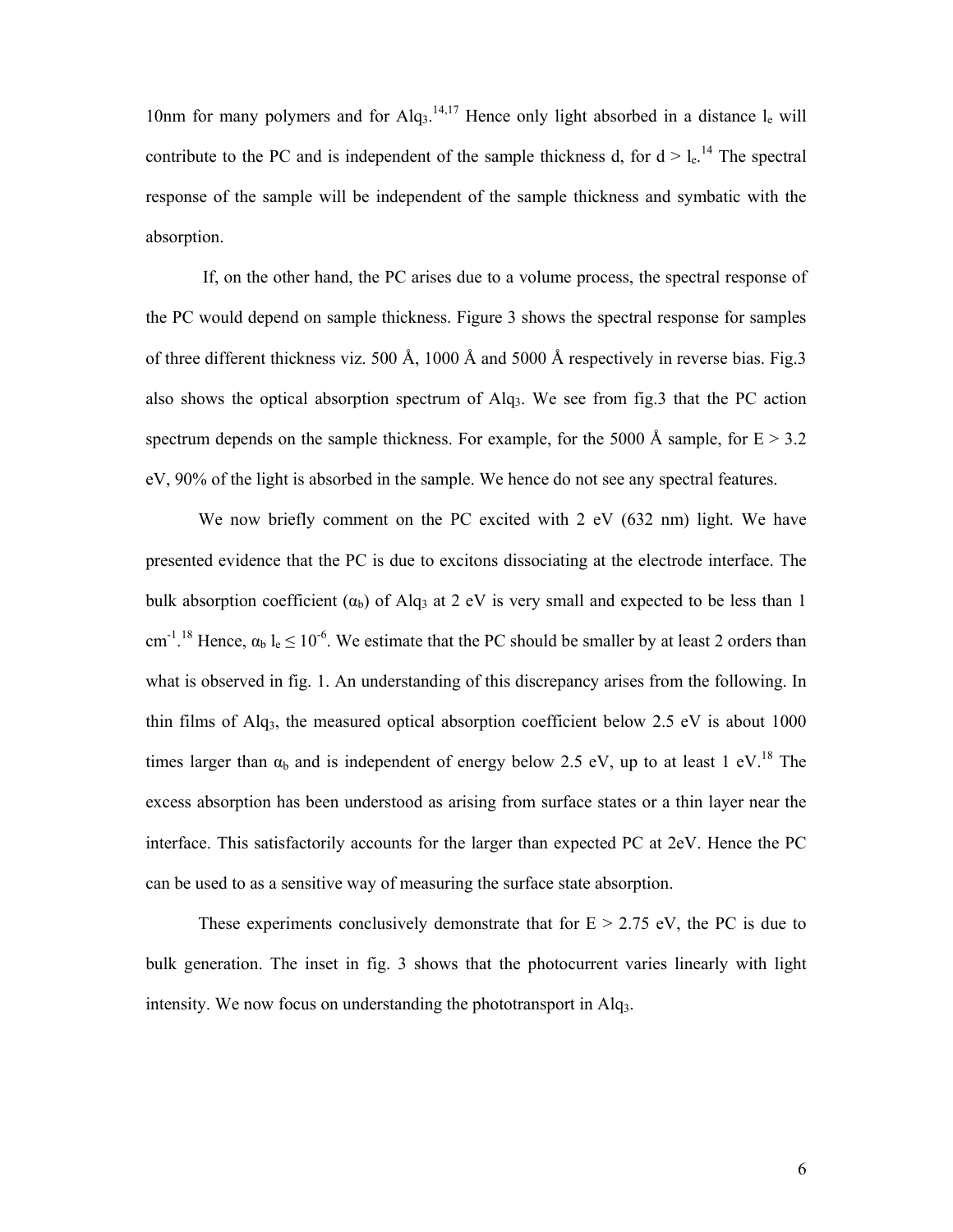#### *B. Photocurrent in Reverse Bias*

In reverse bias, the maximum gain of the PC is limited to unity. Hence injection effects, which are important in forward bias, do not complicate the understanding of PC in reverse bias.15,16 We see from eq.1, that the PC should be ohmic and proportional to the electric field. In organic semiconductors, the mobility  $(\mu)$  depends on the electric field and can be written as [9],

$$
\mu = \mu_0 \exp(\beta \sqrt{F}). \tag{2}
$$

At low fields ( $F < 10^6$  V/cm), the electron mobility is greater than the hole mobility in Alq<sub>3</sub> and electrons dominate the electrical transport.<sup>19</sup> We may hence ignore the contribution of holes to the photocurrent. The free carrier (volume) generation rate is,

$$
G = \frac{\eta_{pc} I_0 (1 - e^{-\alpha d})}{L} = \frac{I_A \eta_{pc}}{L}
$$
\n(3)

where  $\alpha$  is the optical absorption coefficient, d the sample thickness, I<sub>0</sub> the incident light intensity (per unit area),  $I_A$  the number of photons absorbed per unit area and  $\eta_{pc}$  the quantum efficiency for free carrier production. The excitation length L takes the smaller of the two values - d or  $1/α$ . We can then write for the PC density,  $J_{pc}$  as

$$
J_{pc} = \frac{qI_0 \eta_{pc} \mu_{0n} e^{\beta \sqrt{F}} \tau_n F(1 - e^{-\alpha d})}{L},
$$
\n(4)

where  $\tau_n$  is the electron lifetime. Figure 4 is a semilog plot of  $(J_{pc} / F)$  vs  $F^{1/2}$ . The electric field has been corrected for the built-in voltage which was measured as the voltage at which the PC changes sign.<sup>20</sup> Typically the built-in voltage for ITO/Alq<sub>3</sub>/Al samples was around 0.8V. For thick samples, this correction is not as important as it is for thin samples. We see from fig.4, that the PC satisfies eq.4 up to the highest applied field viz. 1.8 x  $10^6$  V/cm. β as obtained from the slope (using eq.4) has a value of 4.6 x  $10^{-3}$  (cm/V)<sup>1/2</sup>. This value of  $\beta$  is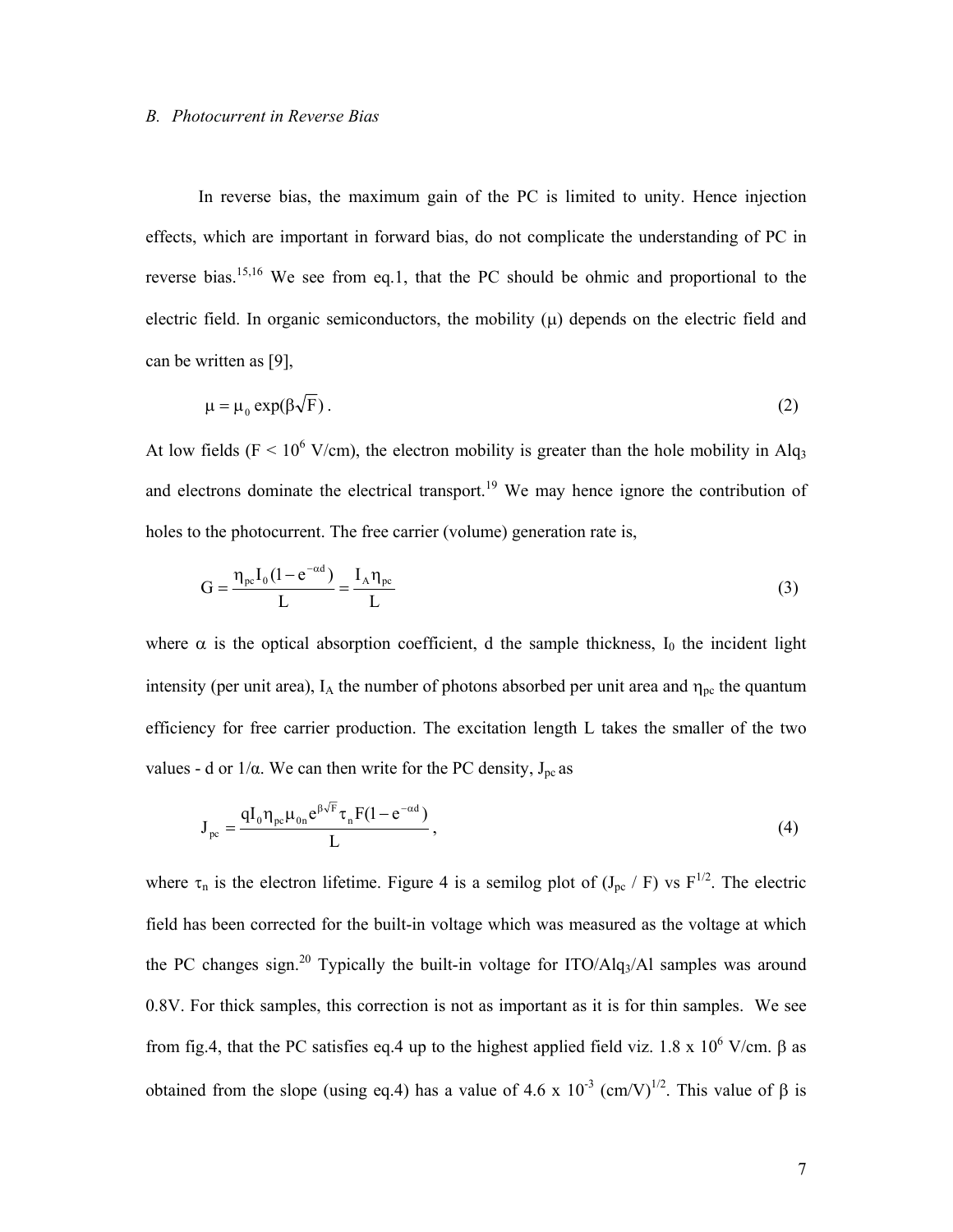consistent with that reported for electrons in the literature, obtained from transient electroluminescence measurements.<sup>19</sup> We hence conclude that the increase in  $J_{pc}$  with bias is a consequence of the increase in the electron mobility with electric field. This suggests that  $η_{pc}$  is independent of the electric field. The intercept in fig.4 is given by (q I<sub>A</sub>  $η_{pc}$  μ<sub>0n</sub> τ<sub>n</sub> / L). Since L is known and I<sub>A</sub> can be independently measured,  $(\eta_{pc} \mu_{0n} \tau_n)$  can be easily calculated for these samples. This quantity is closely related to the figure of merit for a photoconductor ( $\eta_{pc} \mu \tau_n$ ) and can be used as a measure of material quality.

In the case of 2 eV (632 nm) excitation, the PC arises due to exciton dissociation at the electrodes. A plot of log (J<sub>pc</sub>/F) vs F<sup>1/2</sup> allows us to estimate  $\beta$  for both forward and reverse bias for 2 eV light. The value of  $\beta$  is similar to that obtained for 2.75 eV (450 nm) and 3.26 eV (380 nm) photon energies. We hence conclude that electrons are responsible for transport and the asymmetry in the magnitude of PC (for 2 eV excitation) is due to the difference in the quantum efficiency of exciton dissociation at the two interfaces.

In Figure 5 we show a plot of "normalized" photocurrent, ( $J_{\text{pc}}/$  ( $I_0$  F exp( $\beta$ F<sup>1/2</sup>)), as a function of photon energy for different applied electric fields. We see from the figure that the "normalized" photocurrent spectra are independent of the electric field. The optical absorption coefficient of Alq<sub>3</sub> is approximately constant  $(5 \times 10^4 \text{ cm}^{-1})$  between 3 eV to 3.6 eV. For a 5000 Å thick film, 90% of the light is absorbed in this energy range. The "normalized" photocurrent in figure 5 is independent of both electric field and photon energy in this energy range. It follows from eq.3 that the quantity ( $\eta_{pc} \mu_{0n} \tau_n / L$ ) is independent of the electric field. We hence conclude that PC measurements allow us to separate out carrier injection effects from transport parameters in a conductivity measurement. In section C, we show that this can be used for quantitative analysis of the dark forward current. We now obtain the value of  $\eta_{pc}$  from collection efficiency measurements.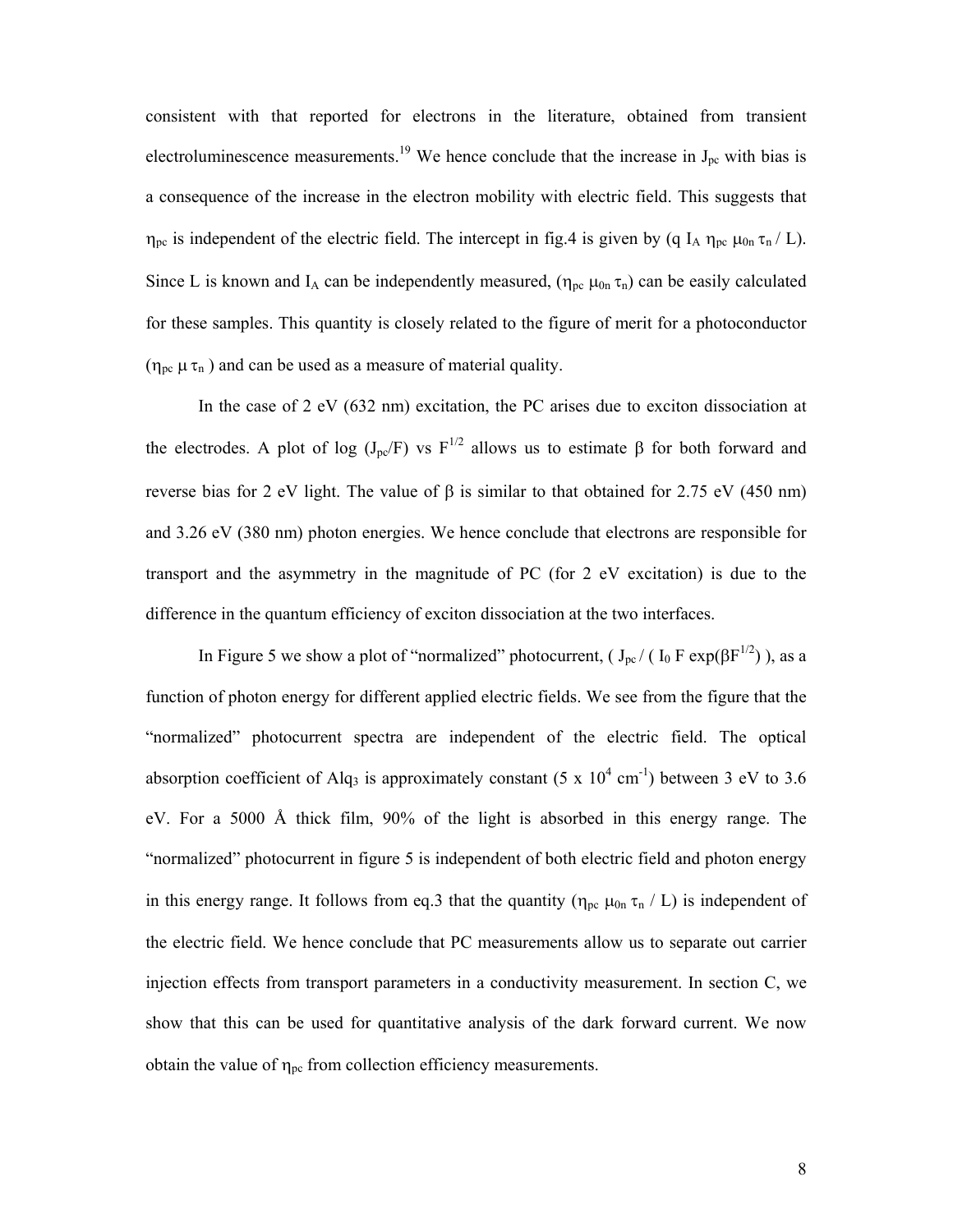When the collection length  $(X_n + X_p)$  is  $\ge d$ , the sample thickness, for uniformly absorbed light the PC density  $(J_{pc})$  is given by,

$$
J_{pc} = Gqd, \qquad (5)
$$

and is independent of the mobility and the electric field.<sup>15,16</sup> This provides a direct estimation of  $\eta_{pc}$  (eq. 3) using thin samples. Figure 6 shows the PC as a function of applied bias for a 500 Å device. The incident photon energy is 3.25 eV (380 nm). For  $F > 2 \times 10^6$  V/cm, the PC saturates - implying that all the carriers are collected. From the saturated PC in reverse bias, we estimate  $\eta_{pc}$  to be 10%. The  $\mu_{0n}\tau_n$  product for all the films, of different thicknesses (500Å, 1000 Å and 5000 Å), was found to be in the range between 3 x  $10^{-15}$  to 8 x  $10^{-15}$  cm<sup>2</sup>/V. The saturation of photocurrent implies that the carrier generation efficiency is not a strong function of electric field. This is confirmed from the results of photoluminescence quenching experiment reported later in this section.

All the above experiments were carried out with the device under reverse bias. The reverse bias PC of an insulator with non-injecting contacts has been understood in the framework of a simple model due to Goodman and Rose<sup>15</sup> and Crandall.<sup>16</sup> In this model, for uniformly absorbed light, the sample can be divided into three regions  $X_n$ ,  $X_p$  and  $X_g$ . This is shown schematically in figure 7.  $X_n$  and  $X_p$  are adjacent to the contacts. Recombination is negligible in these two regions and the current is governed by drift in these regions. In the region  $X_g$ , generation is equal to recombination. With increasing bias,  $X_n$  and  $X_p$  increase with a concomitant decrease of  $X_g$ . The net current density is hence given by G q  $(X_p + X_n)$ . The collection length  $X_n$  ( $X_n = \mu_{0n} \exp(\beta F^{1/2}) \tau_n F$ ) can be estimated using the  $\mu_{0n} \tau_n$  product and  $\beta$ , obtained from our experimental data.  $X_n = 40 \text{ Å}$  and 550 Å for F = 10<sup>6</sup> V/cm and 2 x  $10^6$  V/cm respectively. At fields close to 2 x  $10^6$  V/cm, the hole collection length also becomes appreciable and comparable to the electron collection length. This can be estimated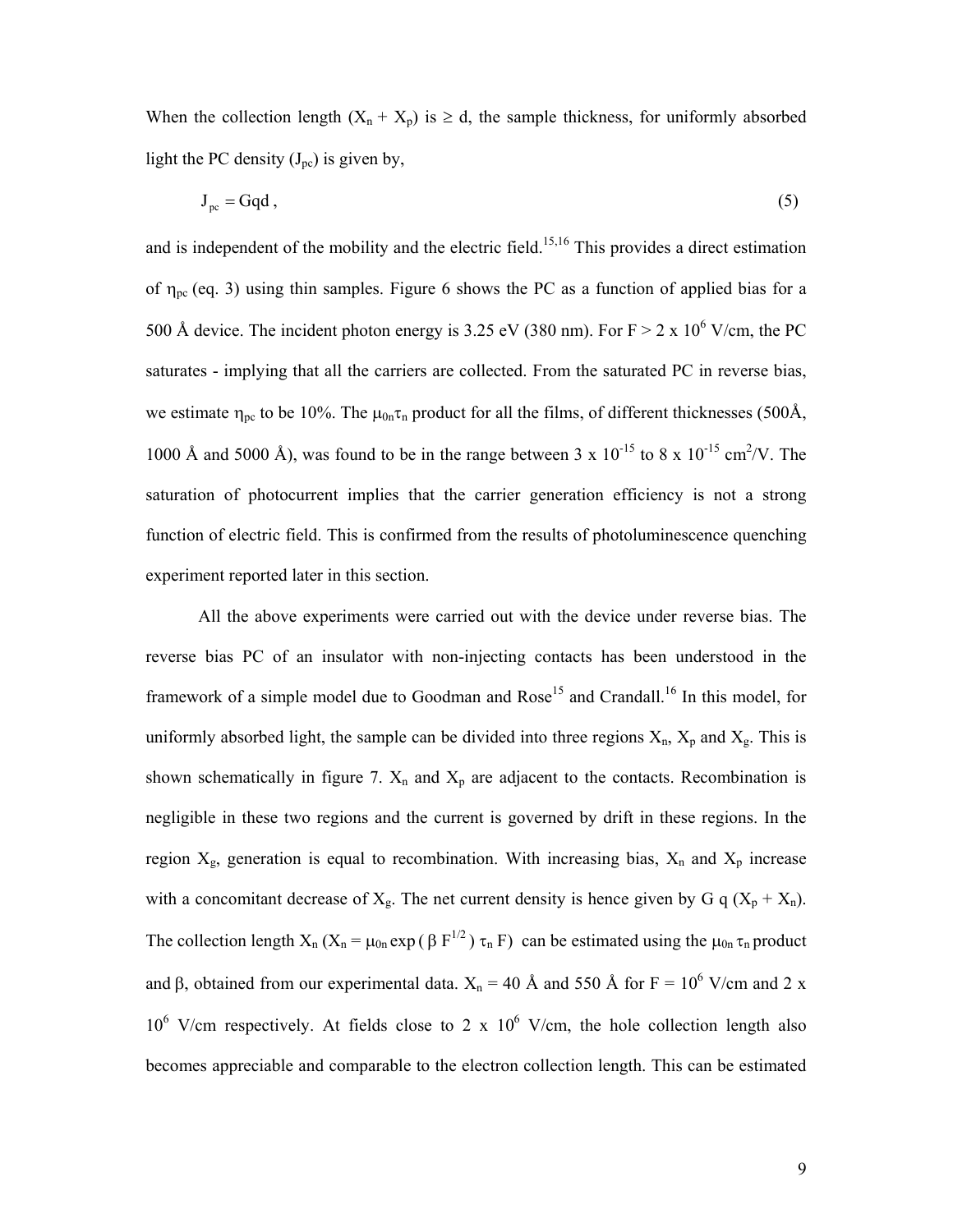from the drift mobilities of electrons and holes.<sup>19</sup> The data in figure 6 is consistent with the above description. Thus, Alq3 behaves like a classical photoconductor.

In the above experiments, we have presented evidence that  $\eta_{pc}\mu_{0n}\tau_n$  does not depend on the electric field. However, it is possible that  $\eta_{pc}$  can be electric field dependent due to the dissociation of excitons in an applied electric field. This can be verified from photoluminescence quenching experiments. The photoluminescence (PL) quenching efficiency  $\eta_q(F)$  is a direct measure of the increase in the photogeneration quantum efficiency arising from the dissociation of excitons due to the applied electric field. The PL quenching efficiency can be written as,

$$
\eta_{q}(F) = \frac{PL(0) - PL(F)}{PL(0)},
$$
\n(6)

where PL(F) and PL(0) are the PL intensities in the presence and absence of an external field respectively.<sup>11</sup>

Figure 8 shows  $\eta_q(F)$  as a function of electric field for a 5000Å thick sample in reverse bias excited at 3.1 eV (400 nm). We see from the figure that for  $F = 1.8 \times 10^6$  V/cm,  $\eta_q(F) \sim 1\%$  in reverse bias, which is a very small fraction of  $\eta_{pc} \sim 10\%$ . Strictly speaking  $\eta_{pc}$ is a sum of two terms,  $\eta_0$  and  $\eta_0(F)$ , where  $\eta_0$  is electric field independent which has a value of 9%. Thus,

$$
\eta_{pc} = (\eta_0 + \eta_q(F)),\tag{7}
$$

The variation of  $\eta_0$  with photon energy is reported and discussed below.

Figure 9 is a plot of  $\eta_0$  vs. the photon energy for the 5000 Å sample. This plot was obtained by measuring the photocurrent per absorbed photon at a fixed bias (50 V;  $F = 10^6$ ) V/cm). At this field  $\eta_q(F)$  is negligible compared to  $\eta_0$  and thus  $\eta_{pc} \sim \eta_0$ . The absolute value of  $η_0$  was obtained using the value of  $η_0$  (9%) determined from the collection efficiency measurements (fig.6) at 3.26 eV (380 nm). The absorbance of the sample at low excitation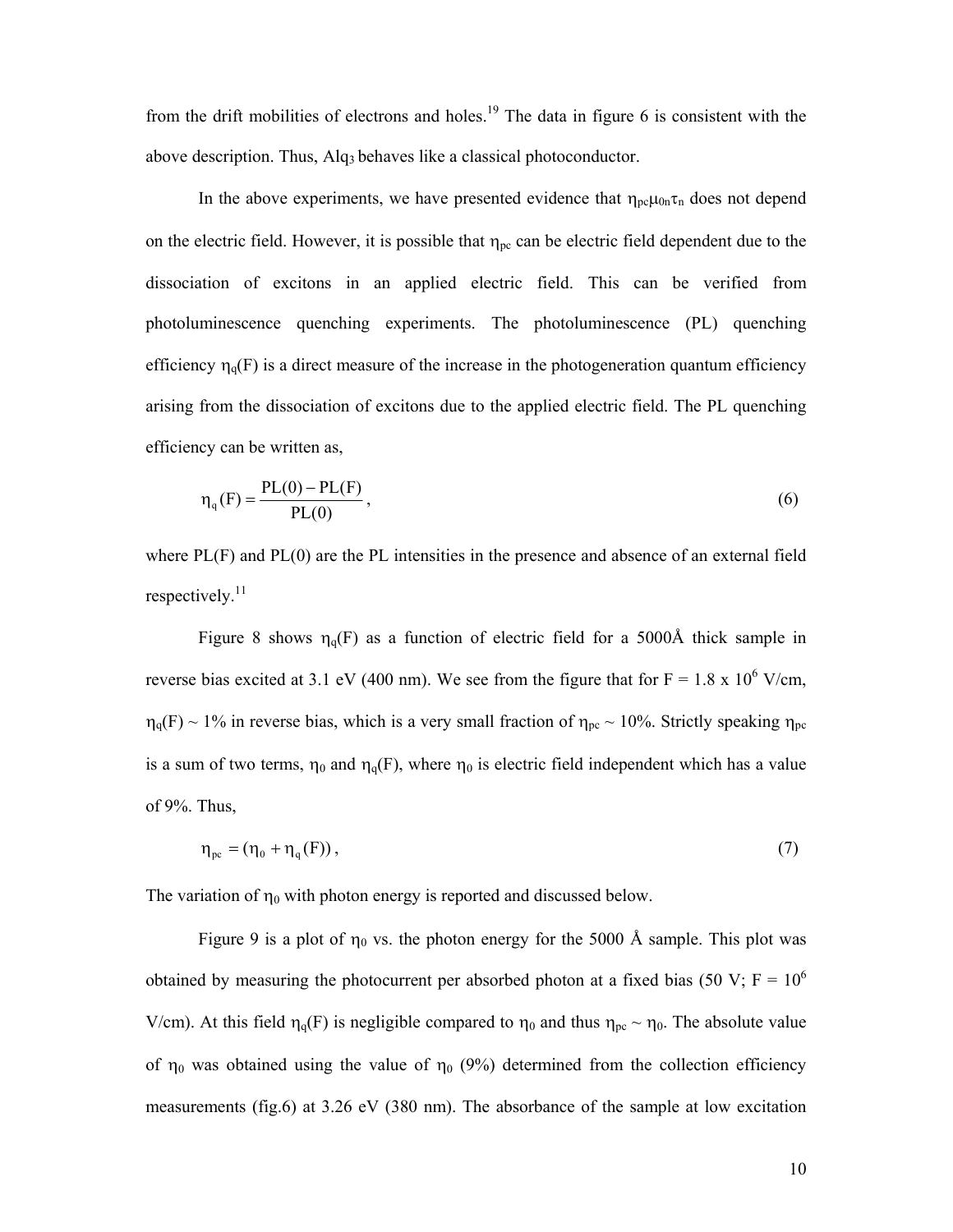energy was measured both from an optical absorption measurement and from a luminescence excitation measurement. The latter is more reliable when the absorption coefficient is small as it is immune to scattering.<sup>17,18</sup> Both measurements give similar results.  $\eta_0$  vs. photon energy plot shows a peak at 2.75 eV (450 nm) which is 0.5 eV less than the optical absorption peak.

For molecular crystals, the yield  $\eta_{pc}$  for bulk photoionisation is seen to satisfy a relation of the form,

$$
\eta_{\rm pc} \propto (h\nu - h\nu_0)^2, \tag{8}
$$

where hv<sub>0</sub> is the photoionisation threshold energy.<sup>14</sup> The inset in fig.9 is a plot of  $(\eta_{\text{pe}})^{1/2}$  vs photon energy. We see that for photon energy  $\leq 2.65$  eV, the data satisfies eq.8 with hv<sub>0</sub> = 2.4 eV. That is, the threshold photon energy for the bulk photogeneration process is 2.4 eV. This is consistent with the data in fig.1, where we experimentally show that at 2.5 eV, the photoconduction has both bulk and interface contribution to PC.

We now briefly comment on the mechanism of PC in Alq<sub>3</sub>. We note the following important results from our experiments:

1) The threshold for PC due to a bulk process in Alq<sub>3</sub> is at  $2.4 \text{ eV}$ .

2) The PC at photon energies < 2.4 eV is due to interface effects.

3) The quantum efficiency for bulk photocarrier generation  $(\eta_{pc})$  has major contribution from the electric field independent term  $\eta_0$ .

We can interpret the photoconduction in  $\text{Alq}_3$  as due to direct excitation of C-T pairs from the ground state. This C-T transition is weak and cannot be seen in an optical absorption experiment but is readily discernible in a photoconductivity measurement. Such transitions have been postulated for other systems. $21-23$ 

It is known that there are many isomers of  $Alq_3$  present in thin films.<sup>24-28</sup> These isomers have different optical properties. The percentage of these isomers present in the film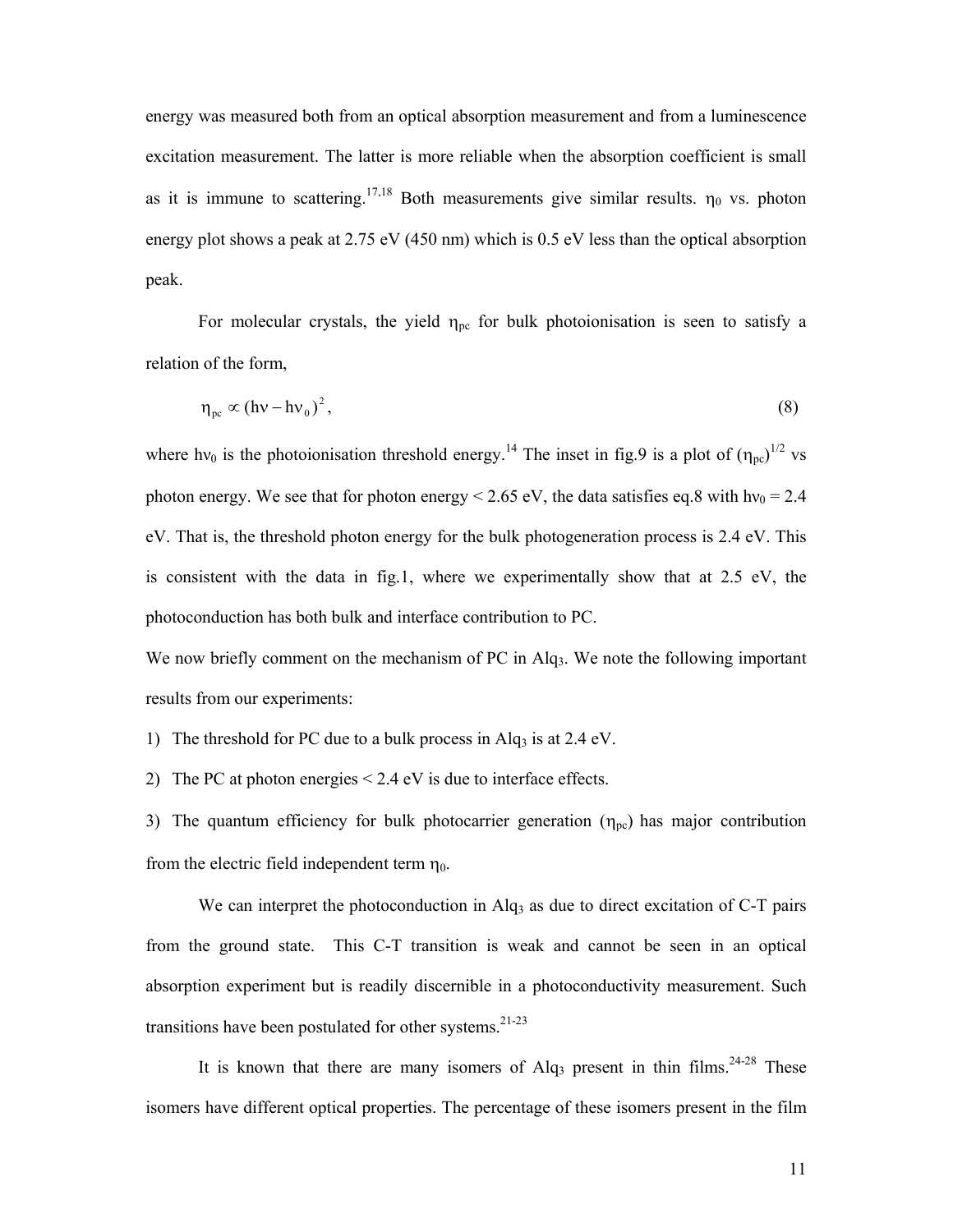cannot be controlled easily. From TOF measurements, Malliaras et al.<sup>24</sup> has estimated the fac isomer to be about 12% in his samples. It is possible that the PC is dominated by one of these isomers which are present in a small but varying quantity in different films. Alternatively, one of these isomers could act as a bulk sensitizing agent to explain the PC results presented here. If this is indeed the case, then PC measurements as described in this paper could turn out to be a good way of quantifying the concentration of these isomers in Alq<sub>3</sub> based devices.

## *C. Photocurrent in Forward Bias*

The difference between forward and reverse bias in a PC experiment is that it is possible to have photoconductive gain  $> 1$  under forward bias. This is one source of asymmetry in the Photocurrent – Voltage characteristics between forward and reverse bias. This asymmetry is easily observed in thin samples (e.g. 500 Å) and not in thick samples. Figure 10 shows the PC-Voltage and Electroluminescence-Voltage characteristics for a 5000 Å thick Alq<sub>3</sub> device. A major difference in the Photocurrent – Voltage characteristics between forward and reverse bias is that under forward bias condition, we observe the saturation of the PC beyond 75 V (1.5 x  $10^6$  V/cm). However, this saturation should not be mistaken for total charge collection as seen in the 500 Å sample in reverse bias (fig. 6). The saturation in forward bias, seen in fig. 10, is also seen in 1000 Å device at similar fields. The onset of the saturation is seen to be closely related to the onset of electroluminescence (fig.10) and is attributed to space charge effects discussed below.

Another interesting observation of the PC under forward bias relates to the phase of the PC signal. The photocurrent is expected to change sign when the applied field is equal in magnitude and opposite in sign to the built-in electric field  $(V_{bi} = 0.8 V)^{20}$  This is seen in figure 11 which shows the phase of the PC as a function of applied bias for a 5000 Å thick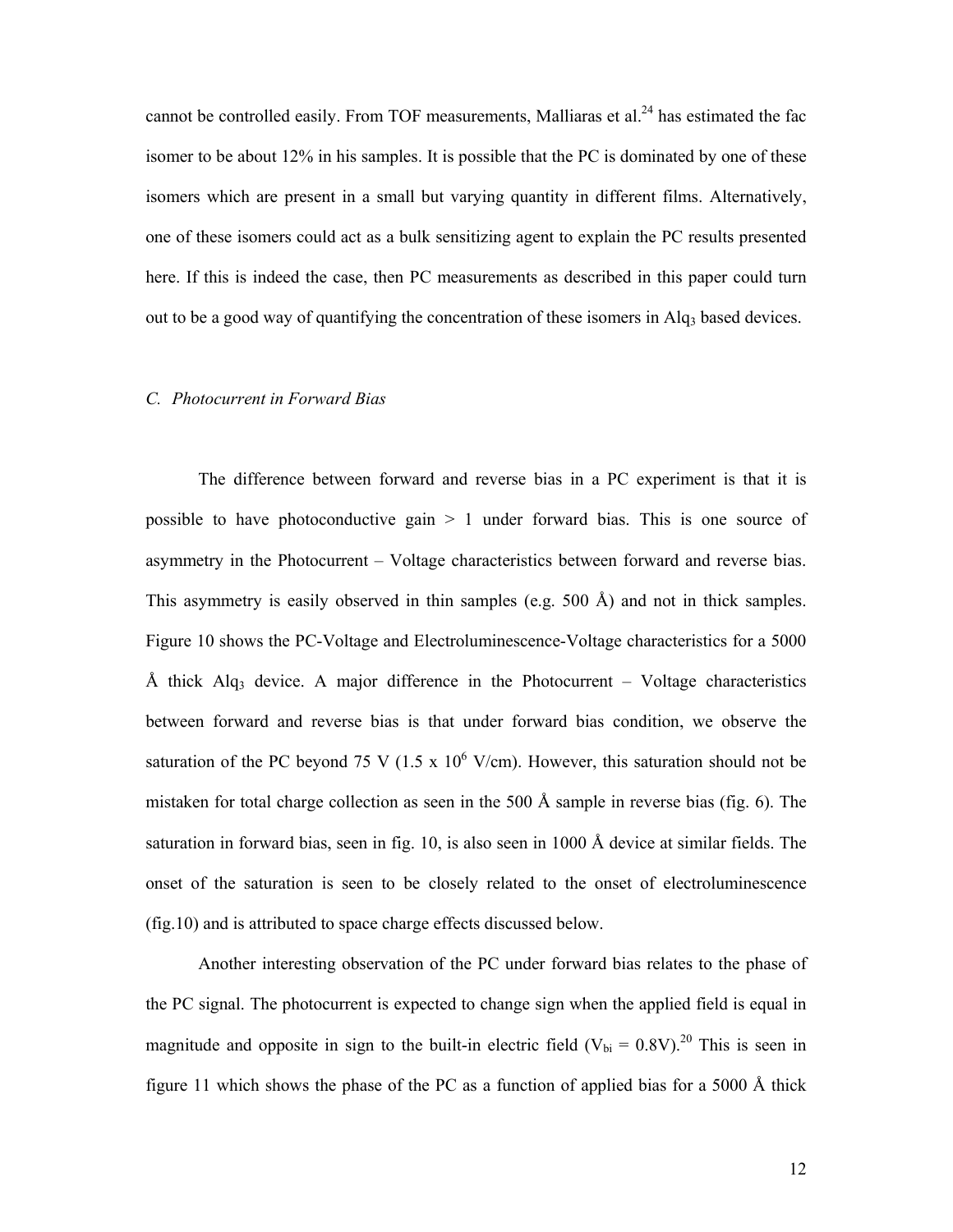Alq3 device at room temperature. As we go to larger forward bias, we expect the phase of the PC signal to be independent of the magnitude of bias. In fig.11, we see (in forward bias) that the phase of the PC is constant up to 55V ( $F = 1.1 \times 10^6$  V/cm). Beyond 55V, it exhibits a large phase shift. The onset of this phase shift is found to be closely related to the onset of electroluminescence, which takes place at a similar bias (fig. 10).

We attribute both the above observations (onset of PC saturation in forward bias and phase shift) to space charge effects in the sample. This is explained as follows. In forward bias, in the dark electrons are injected from the cathode. The field in the sample is modified by the presence of the electron space charge. At larger forward bias, holes are injected at the anode. This modifies the space charge and decreases the field in the vicinity of the contacts thereby influencing the magnitude of  $X_n$  and  $X_p$ . We suggest that the saturation in the PC in forward bias is related to the influence of the space charge. This can also be responsible for the phase shift seen in forward bias. Detailed simulations to calculate the effect of space charges is necessary to reach a satisfactory conclusion.

## *D. Dark Current in Forward Bias*

We have seen in Section B that the PC measurements under reverse bias help us to separate carrier transport from carrier generation. In this section, we will use these results to clarify our understanding of the dark current under forward bias. Specifically, we will attempt the separation of contact injection effects from transport.

In forward bias, the dark current density  $J_d$  can be written as

$$
J_d = qn\mu F, \tag{9}
$$

where n is the carrier concentration. The equilibrium carrier concentration in Alq<sub>3</sub> is very small. Under forward bias conditions, electrons are injected from the cathode into Alq<sub>3</sub>. The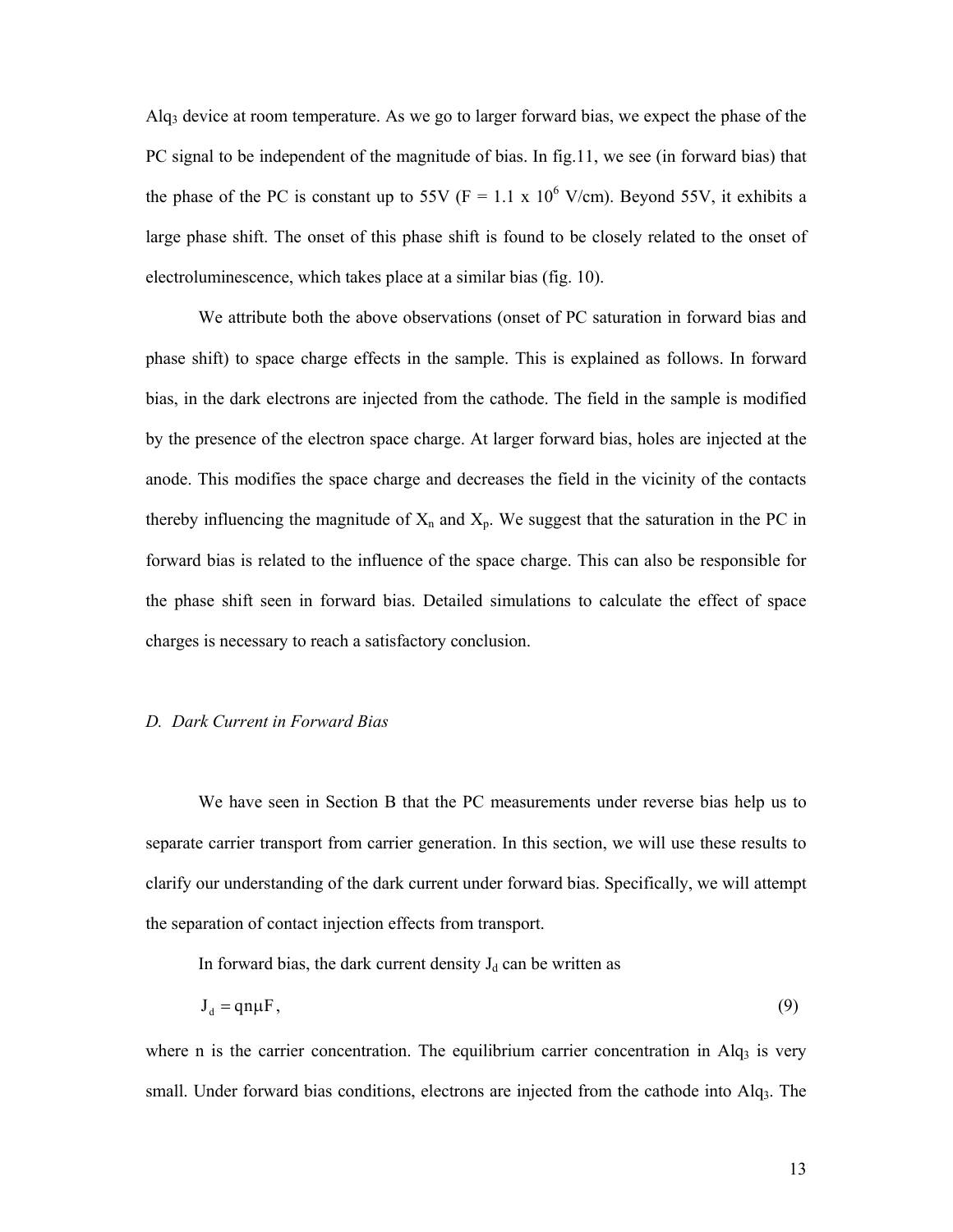carrier concentration is a field dependent quantity as the cathode is not an ohmic but a Schottky contact. Carrier injection takes place as a consequence of image force lowering of the Schottky barrier. The barrier lowering  $\delta\varphi$  can be written as  $\delta\varphi = (qF/4\pi\epsilon\epsilon_0)^{1/2}$ .<sup>29</sup> If the current is limited only by injection from the cathode, then assuming a thermionic emission model to describe the injection over the barrier and including image force lowering terms, the forward current  $J_d$  can be written as,

$$
\mathbf{J}_{\mathrm{d}} = \mathbf{A}\mathbf{T}^2 \exp\left(-\frac{\mathbf{q}\phi_{\mathrm{b}} - \beta_{\mathrm{RS}}\sqrt{\mathbf{F}}}{k\mathbf{T}}\right),\tag{10}
$$

where A is the Richardson constant, (q  $\varphi_b$ ) the barrier height and  $\beta_{RS} = (q^3 / 4\pi \epsilon_0)^{1/2}$ .<sup>29</sup> At room temperature, β<sub>RS</sub> /kT can be calculated to have a value of 8.5 x 10<sup>-3</sup> (cm/V)<sup>1/2</sup> for Alq<sub>3</sub> using  $\epsilon = 3.5$ .<sup>4</sup> For Alq<sub>3</sub>, a plot of log J<sub>d</sub> vs F<sup>1/2</sup> is a straight line with a slope of 1.3 x 10<sup>-2</sup>  $\text{(cm/V)}^{1/2}$ . Similar values have been reported in the literature.<sup>6,7</sup> Since the experimental value  $(1.3 \times 10^{-2} \text{ (cm/V)}^{1/2})$  is 1.5 times larger than the theoretical value for  $\beta_{\text{RS}}/kT$ , it was argued that the forward current cannot be entirely described by the simple Schottky barrier theory.<sup>6</sup> We agree with this argument and now give a quantitative analysis of  $J_d$  that gives a correct value for  $\beta_{RS}/kT$ .

In the above analysis, it was assumed that the current was determined only by the carrier injection efficiency. However, if both carrier injection and transport are important in the determination of the dark forward current, then we write as before for the density of injected carriers, n, as,

$$
n = C \exp\left(-\frac{q\phi_b - \beta_{RS}\sqrt{F}}{kT}\right),\tag{11}
$$

where we have taken into account the image force lowering terms. C is constant in electric field. Thus from equations 2, 9 and 11, we can write for the forward dark current,  $J_d$ , as,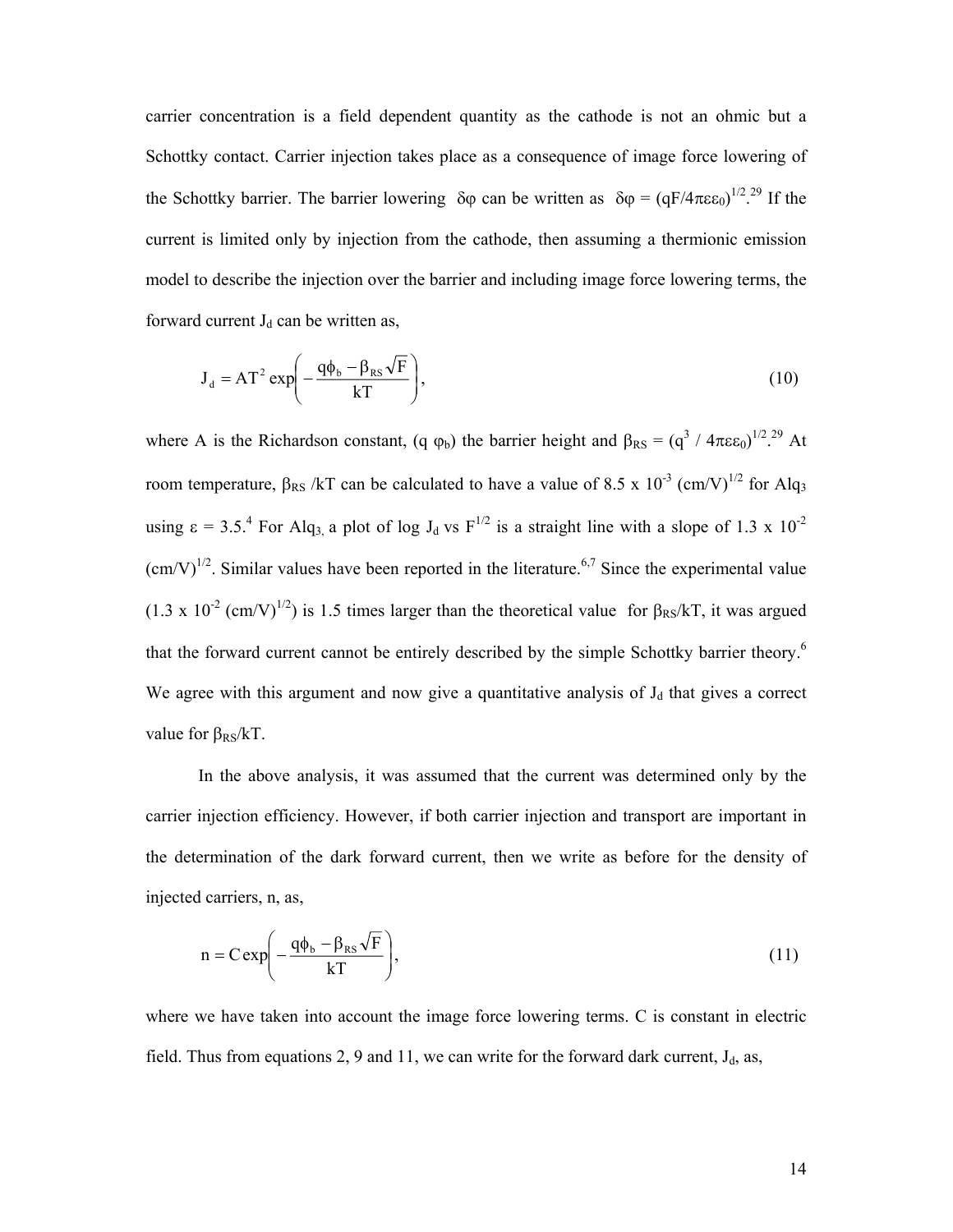$$
J_{d} = qC\mu_{0}F \exp\left(\beta\sqrt{F} + \frac{\beta_{RS}\sqrt{F} - q\phi_{b}}{KT}\right),
$$
\n(12)

A plot of log (J<sub>d</sub> / F) vs F<sup>1/2</sup> is expected to be a straight line having a slope of (( $\beta_{RS}$  / kT) + β). Fig. 12 shows the semilog plot of  $(J_d / F)$  vs  $F^{1/2}$ . The value of  $((\beta_{RS} / kT) + \beta)$  is found to be 1.31 x 10<sup>-2</sup> (cm/V)<sup>1/2</sup>. Using the value of β obtained from PC measurements (4.6 x 10<sup>-3</sup> (cm/V)<sup>1/2</sup>), we find  $\beta_{RS}$  / kT to be 8.5 x 10<sup>-3</sup> (cm/V)<sup>1/2</sup>, which is in excellent agreement with the theoretical value. We hence conclude that image force lowering satisfactorily accounts for the injection of carriers from the cathode in  $\text{Alg}_3$  if we include the field dependence of the electron mobility.

## **IV. Conclusion**

In conclusion, we have measured the photoconductivity in thin films of  $\text{Alg}_3$  in sandwich geometry as a function of excitation energy and externally applied electric field. We find that the photogeneration in Alq<sub>3</sub> is a bulk process and is not dominated by exciton dissociation at the electrodes for excitation energy above 2.75 eV. The field dependence of the photocurrent can be satisfactorily accounted for by the field dependence of the electron carrier mobility. PC experiments can hence be used to get information about the carrier mobility available hitherto only from TOF measurements. We show that  $\text{Alg}_3$  behaves like a classical photoconductor - that is, in reverse bias, it is possible to measure a saturated photocurrent corresponding to total carrier collection. In reverse bias, PC can be used to obtain the (η  $\mu_{0n} \tau_n$ ) product. This is a measure of material quality and can be used for quantitative comparison of different samples. The photocurrent under forward bias saturates beyond an electric field of 1.5 x  $10^6$  V/cm. This is accompanied by a phase shift. These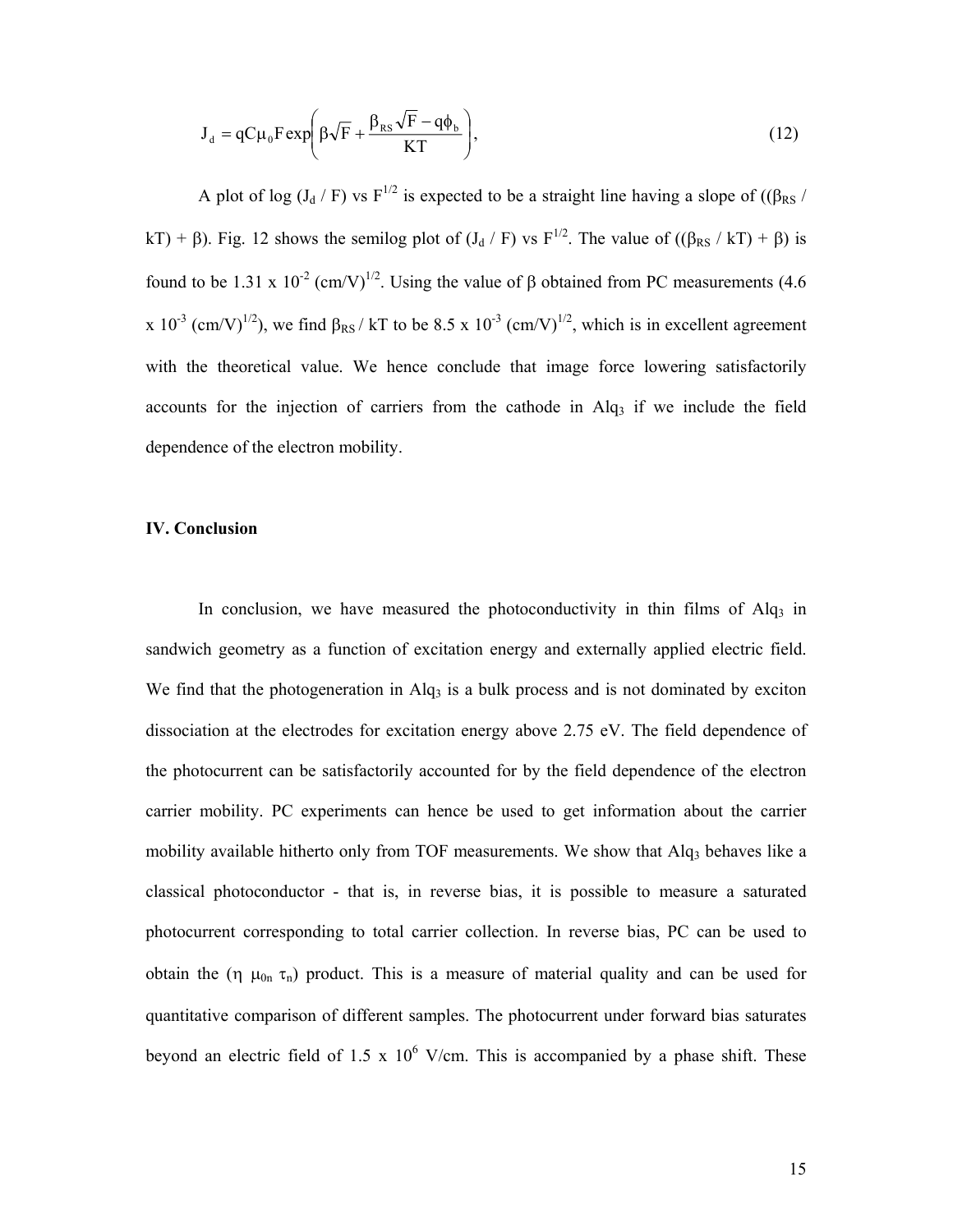effects are attributed to space charge effects in the sample. Using PC data we show that it is possible to separate out carrier injection effects from transport in forward bias.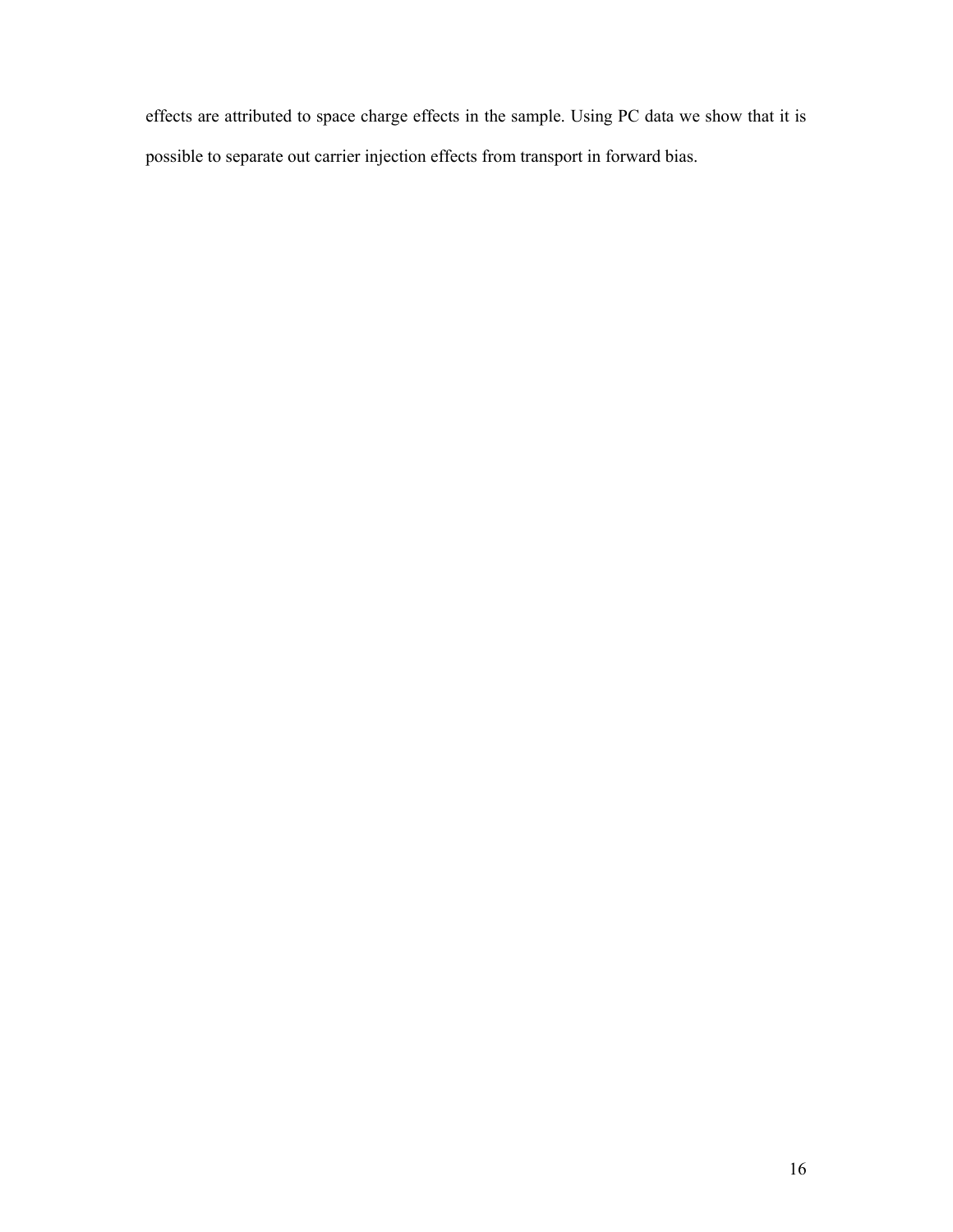# **Reference**

- 1. C. W. Tang and S. A. VanSlyke, Appl. Phys. Lett. **51**, 913 (1987).
- <sup>2.</sup> Martin Pope and Charles E. Swenberg, *Electronic Processes in Organic Crystals and Polymers*, 2<sup>nd</sup> ed. (Oxford University Press, New York, 1999), pp. 273-455.
- 3. Z.D. Popovic, A. M. Hor, and R. O. Loutfy, Chem. Phys. **127**, 451 (1988).
- 4. S. Barth, H. Bassler, T. Wehrmeister and K. Mullen, J. Chem. Phys. **106**, 321 (1997).
- 5. A. Ioannidis, E. Forsythe, Yongli Gao, M. W. Wu, E. M. Conwell, Appl. Phys. Lett. **72**, 3038 (1998).
- 6. U. Wolf, S. Barth, and H. Bassler, Appl. Phys. Lett. **75**, 2035 (1999).
- 7. Anver Aziz and K. L. Narasimhan, J. Appl. Phys. **88**, 4739 (2000).
- 8. P. E. Burrows, Z. Shen, V. Bulovic, D. M. McCarty, S. R. Forrest, J. A. Cronin, and M. E. Thompson, J. Appl. Phys. **79**, 7991 (1996).
- 9. Wolfgang Brutting, Stefan Berleb, and Anton G. Muckl, Organic Electronics **2**, 1 (2001).
- 10. W. Brutting, S. Berleb, A. G. Muckl, Synth. Met. **122**, 99 (2001).
- 11. J. Szmytkowski, W. Stampor, J. Kalinowski, and Z. H. Kafafi, Appl. Phys. Lett. **80**, 1465 (2002).
- 12. C. L. Yang, Z. K. Tang, W. K. Ge, J. N. Wang, Z. L. Zhang, and X. Y. Jian, Appl. Phys. Lett. **83**, 1737 (2003).
- 13. K. C. Kao and W. Hwang, *Electrical Transport in Solids* (Pergamon Press Inc., Oxford, 1981).
- 14. S. Barth, H. Bassler, H. Rost, and H. H. Horhold, Phys. Rev. B **56**, 3844 (1997).
- 15. Alvin M. Goodman and Albert Rose, J. Appl. Phys. **42**, 2823 (1971).
- 16. Richard S. Crandall, in *Semiconductors and Semimetals*, Vol. 21, Part B, edited by Jacques I. Pankove (Academic Press, Inc., Orlando, 1984), pp. 245-297.
- 17. D. Z. Garbuzov, V. Bulovic, P. E. Burrows, and S. R. Forrest, Chem. Phys. Lett. **249**, 433 (1996).
- 18. Anver Aziz and K. L. Narasimhan, Synth. Met. **122**, 53 (2001).
- 19. Anton G. Muckl, Stefan Berleb, Wolfgang Brutting, and Markus Schwoerer, Synth. Met. **111-112**, 91 (2000).
- 20. Debdutta Ray, Meghan P. Patankar, N. Periasamy and K. L. Narasimhan, unpublished.
- 21. L. Sebastian, G. Weiser, G. Peter, and H. Bassler, Chem. Phys. **75**, 103 (1983).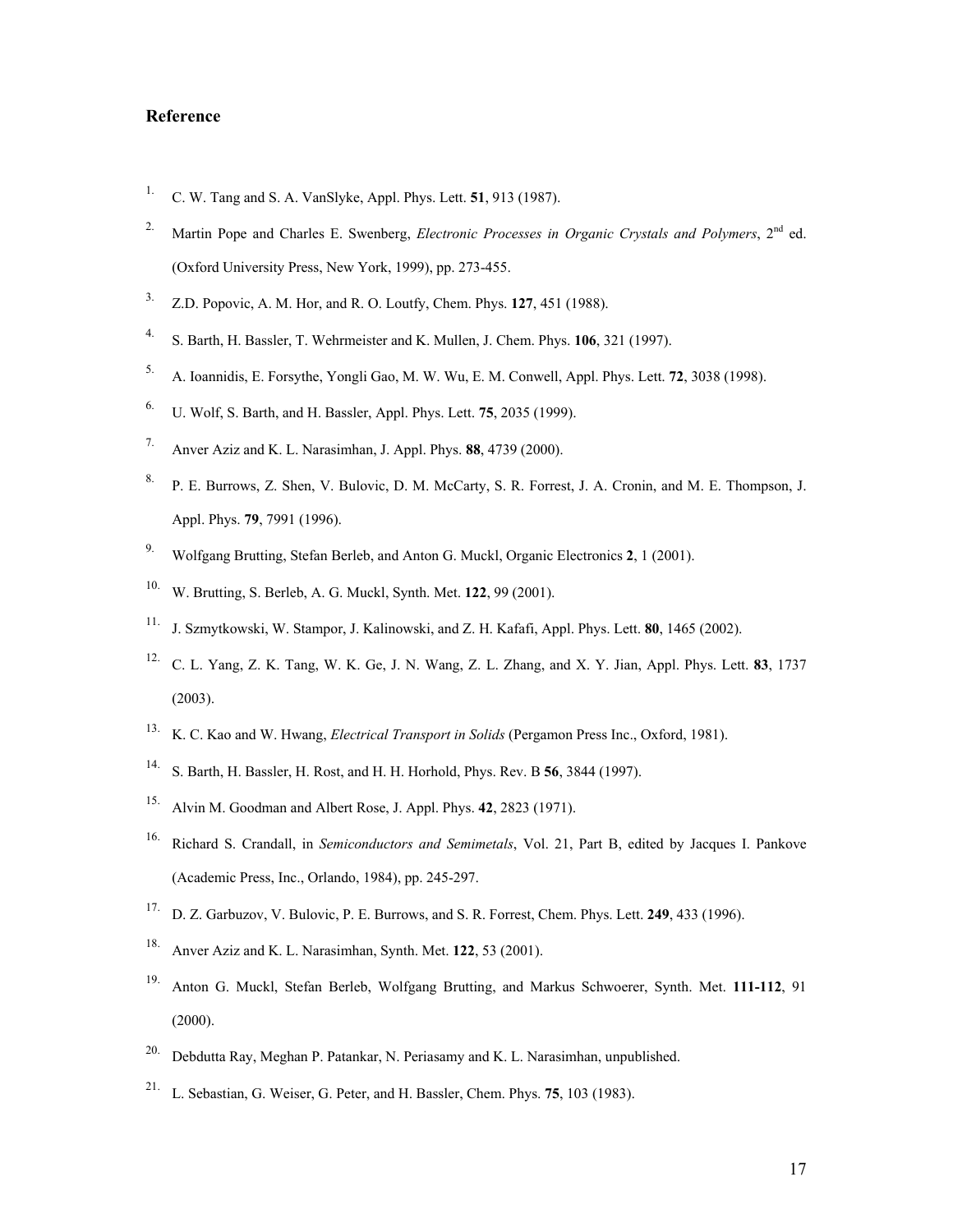- 22. P. J. Bounds and W. Siebrand, Chem. Phys. Lett. **75**, 414 (1980).
- 23. M. G. Harrison, J. Gruner, and G. C. W. Spencer, Phys. Rev. B **55**, 7831 (1997).
- 24. George G. Malliaras, Yulong Shen, David H. Dunlap, Hideyuki Murata, and Zakya H. Kafafi, Appl. Phys. Lett. **79**, 2582 (2001).
- 25. M. Brinkmann, G. Gadret, M. Muccini, C. Taliani, N. Masciocchi, and A. Sironi, J. Am. Chem. Soc. **122**, 5147 (2002).
- 26. Michele Muccini, Maria Antonietta Loi, Kester Kenevey, Roberto Zamboni , Norberto Masciocchi, and Angelo Sironi, Adv. Mater. **16**, 861 (2004).
- 27. M. Braun, J. Chem. Phys. **114**, 9625 (2001).
- 28. Michael Colle, Robbert E. Dinnebier, and Wolfgang Brutting, Chem Comm, 2908 (2002).
- 29. S.M. Sze, *Physics of Semiconductor Devices*, 2nd ed. (Wiley-Interscience, New York, 1981), pp. 245-265.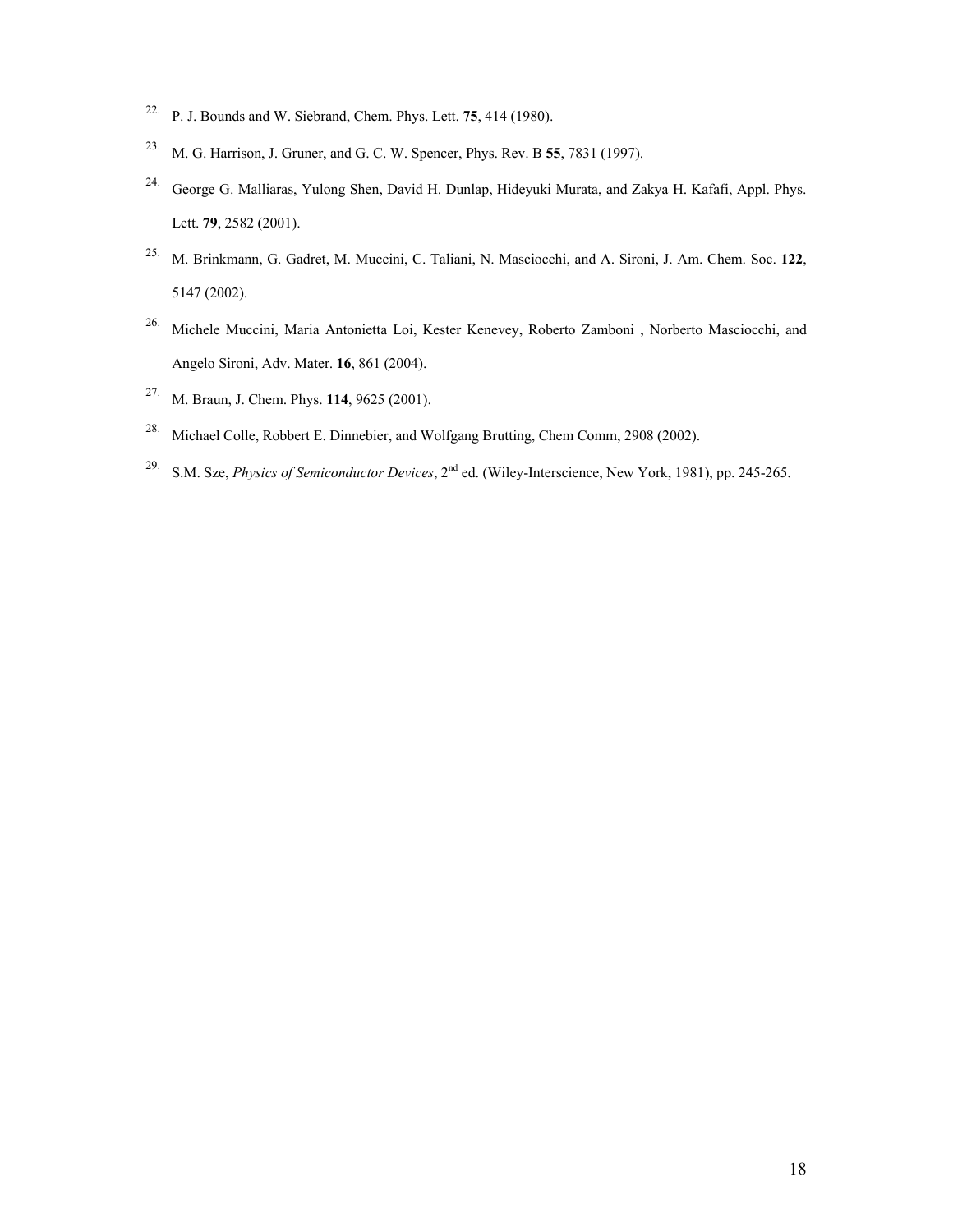## **Figure captions**

Fig. 1. The photocurrent density  $(J_{pc})$  is shown as a function of voltage, for a 5000 Å thick Alq<sub>3</sub> device, when illuminated by light of photon energies  $2eV (632 nm) (\triangle)$ ,  $2.5eV (500 nm)$ ( $\Box$ ) and 2.75eV (450nm) ( $\odot$ ).

Fig. 2. A plot of Photocurrent density  $(J_{pc})$  vs Voltage for 3.25 eV (380 nm) light incident through Al  $(\triangle)$  and ITO ( $\circ$ ) electrodes for a 5000 A thick Alq<sub>3</sub> device.

Fig. 3. A plot of photocurrent action spectra, in reverse bias, for Alq<sub>3</sub> devices of thickness 500 Å ( $\Box$ ), 1000 Å ( $\triangle$ ) and 5000 Å ( $\odot$ ). The optical absorption spectrum (solid line) of the sample is also shown for comparison. The inset shows the plot of photocurrent as a function of incident light intensity.

**Fig. 4.** A semilog plot of  $(J_{pc} / F)$  vs  $F^{1/2}$  for a 5000 Å thick Alq<sub>3</sub> device in reverse bias. The photon energy for excitation was 3.25 eV (380 nm).

**Fig. 5.** Plot of  $J_{pc}$  /  $I_0$  F exp ( $\beta$  F<sup>1/2</sup>) vs. incident photon energy for different electric fields across a 5000 Å thick Alq<sub>3</sub> device; 1) 2 x 10<sup>5</sup> V/cm ( $\Box$ ), 2) 6 x 10<sup>5</sup> V/cm ( $\triangle$ ), 3) 1 x 10<sup>6</sup> V/cm (O) and 4) 1.8 x 10<sup>6</sup> V/cm ( $\nabla$ ). The inset is the plot of the data on a semi-log scale. All the plots collapse on top of each other, suggesting that the carrier generation efficiency is independent of the electric field.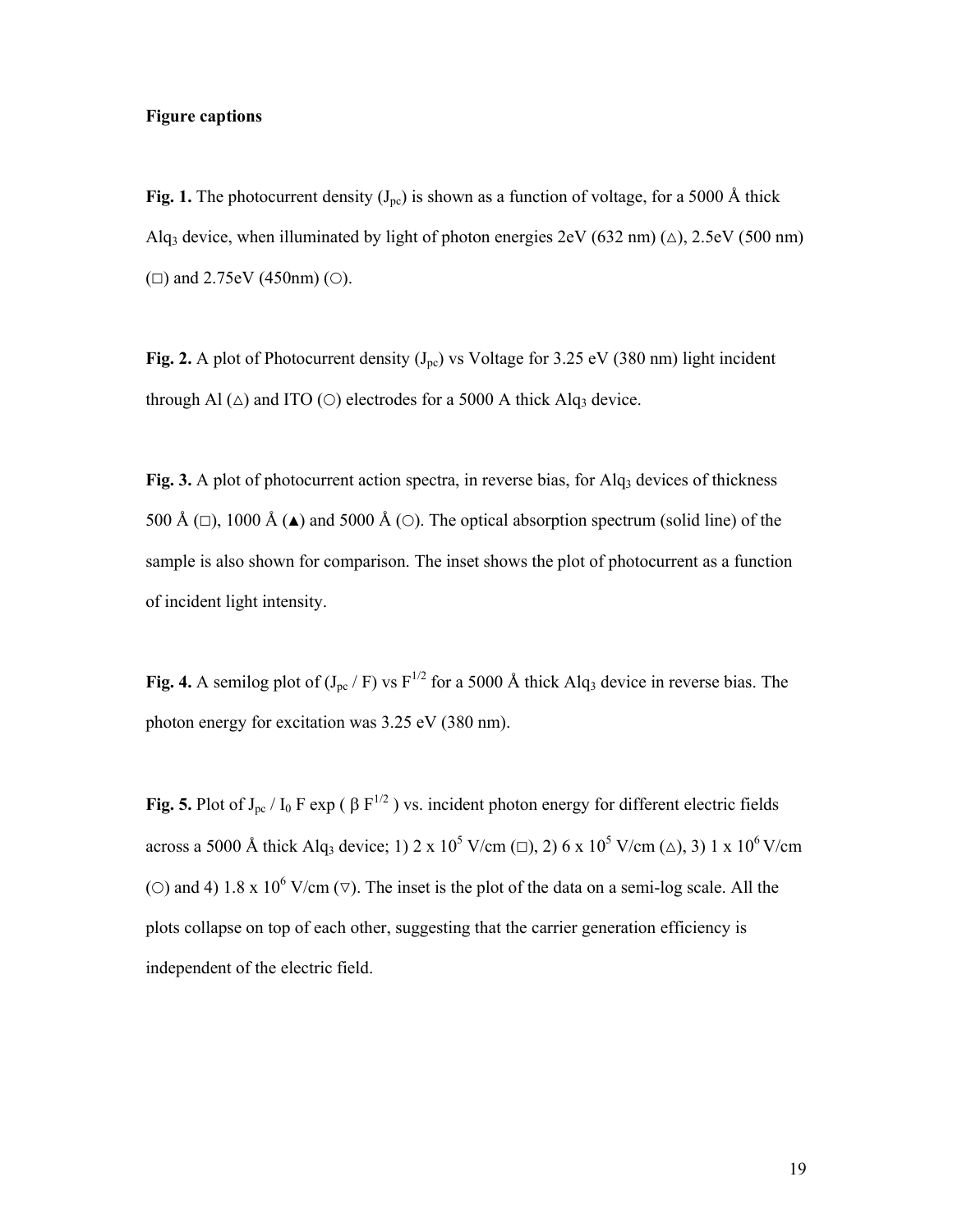**Fig. 6.** A plot of photocurrent density  $(J_{pc})$  as a function of voltage in reverse bias for a 500 Å thick (thin) Alq<sub>3</sub> device. The device was illuminated using  $3.25$  eV ( $380$  nm) light. The saturation is due to collection of all photo-generated carriers (see text).

**Fig. 7.** Spatial map of photocurrent densities for an insulator with non-injecting contacts and uniform photon absorption (from ref. 15).

**Fig. 8.** Plot of Electric field dependent exciton quenching efficiency  $(\eta_q(F))$  vs applied electric field for a 5000 Å thick Alq<sub>3</sub> device. The incident photon energy was 3.1 eV (400) nm). The experiment was done in reverse bias.

**Fig. 9.** A plot of photocurrent quantum efficiency  $(\eta_0)$  vs photon energy as obtained from spectral response of photocurrent and number of photons absorbed, for a 5000 Å thick  $Alg<sub>3</sub>$ device. The inset shows the plot of  $\eta_0^{1/2}$  vs photon energy near the photocurrent threshold (< 2.65 eV).

**Fig. 10.** Plot of the photocurrent density  $(J_{pc})$  ( $\bigcirc$ ) and electroluminescence (solid line) as a function of applied electric field for a 5000 Å thick Alq<sub>3</sub> device. The photocurrent was measured for 3.25 eV (380 nm) light incident through the Al electrode.

**Fig. 11.** Plot of the phase of the photocurrent as a function of applied electric field for a 5000  $\AA$  Alq<sub>3</sub> device.

**Fig. 12.** A semilog plot of  $(J_d / F)$  vs  $F^{1/2}$  for a 1000 Å ITO/Alq<sub>3</sub>/LiF/Al device in forward bias.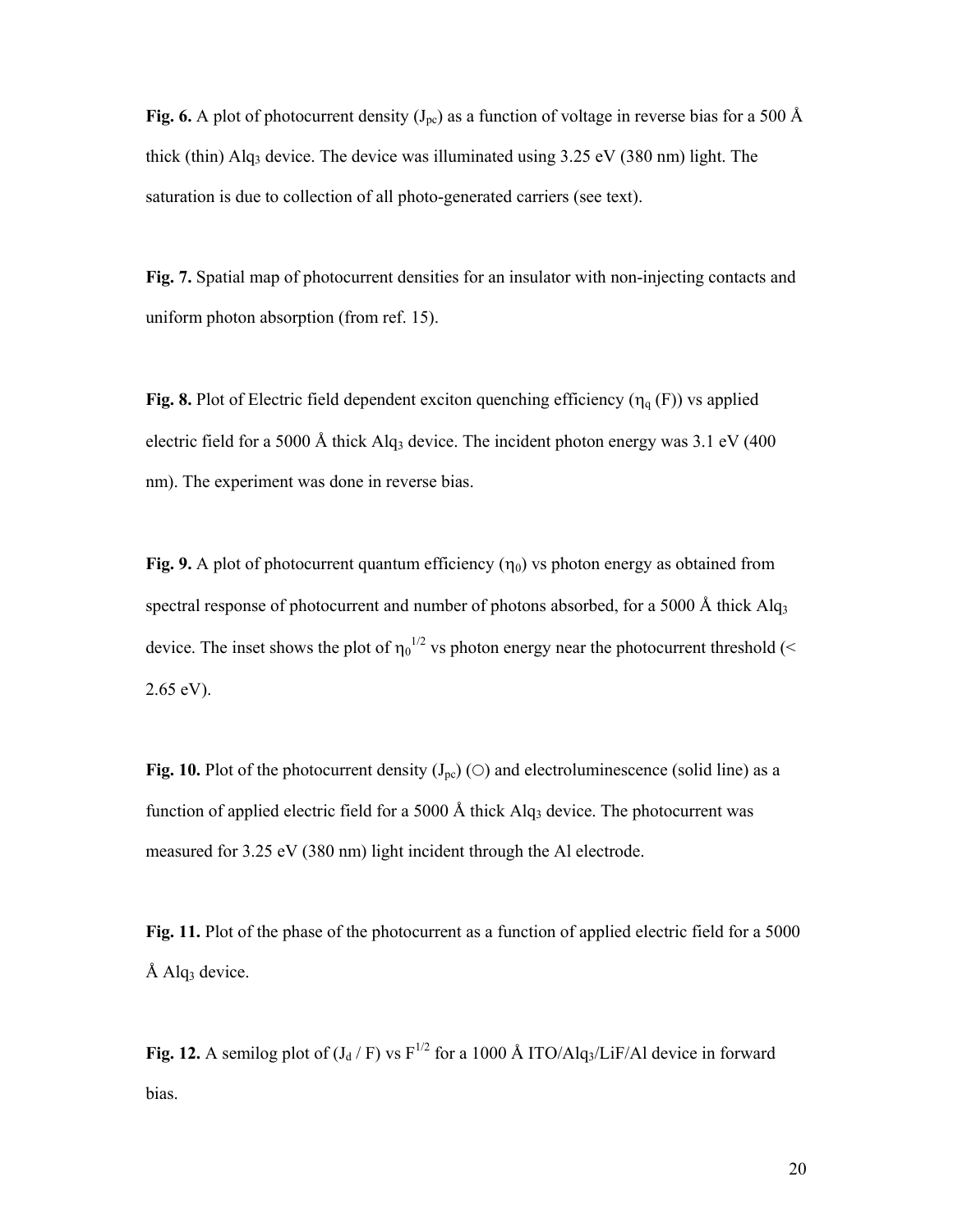

**Fig. 1.** Debdutta Ray et al.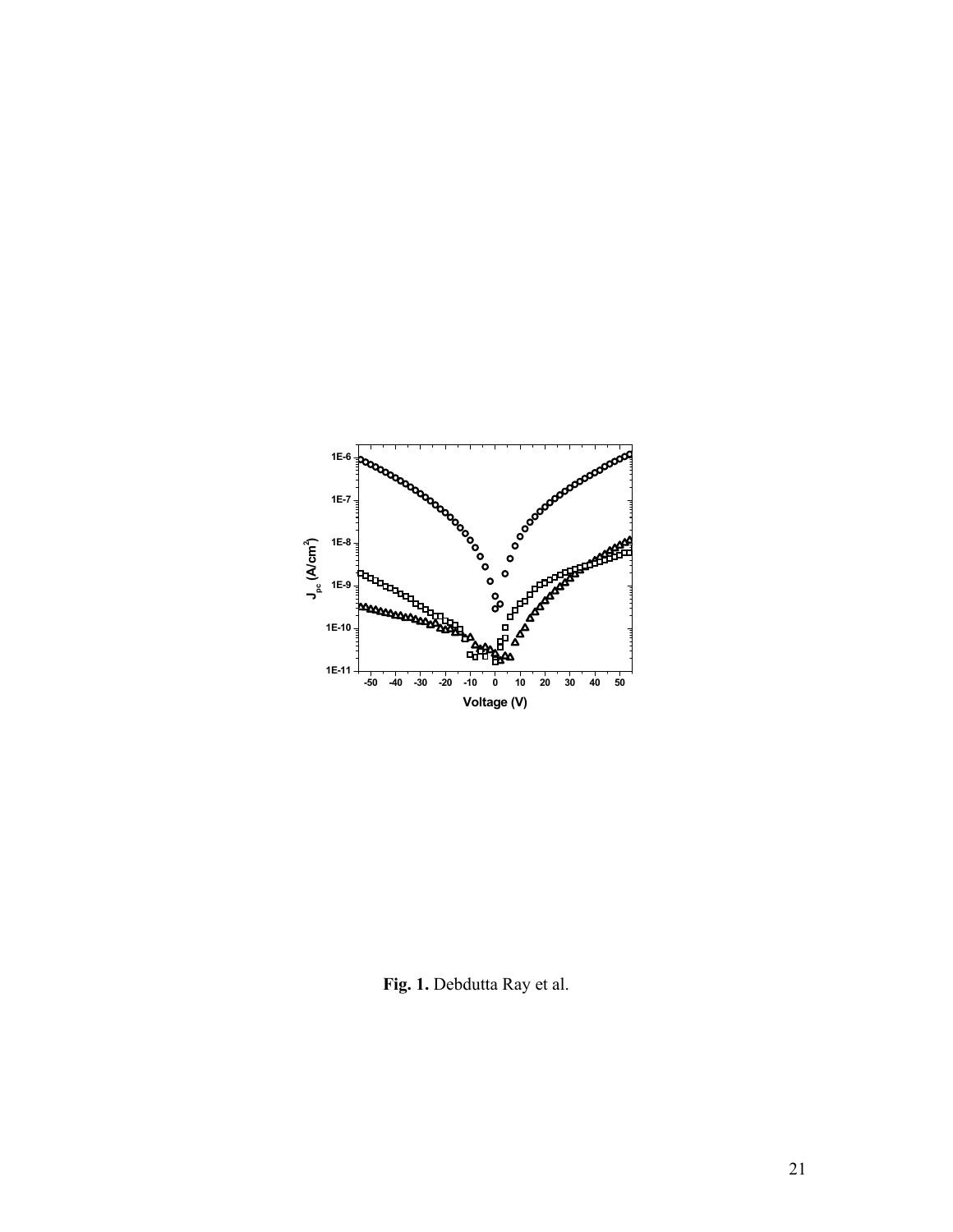

**Fig. 2.** Debdutta Ray et al.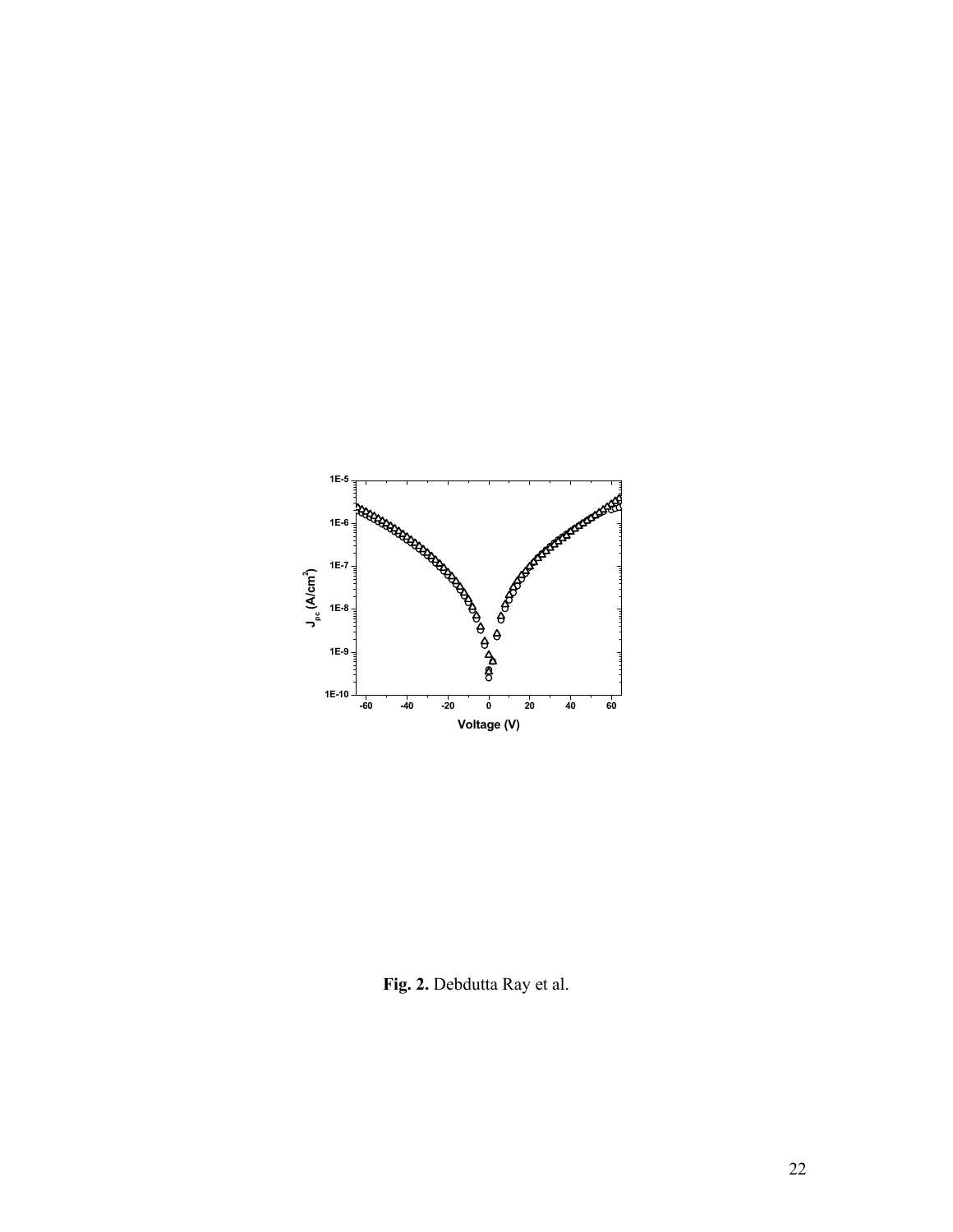

**Fig. 3.** Debdutta Ray et al.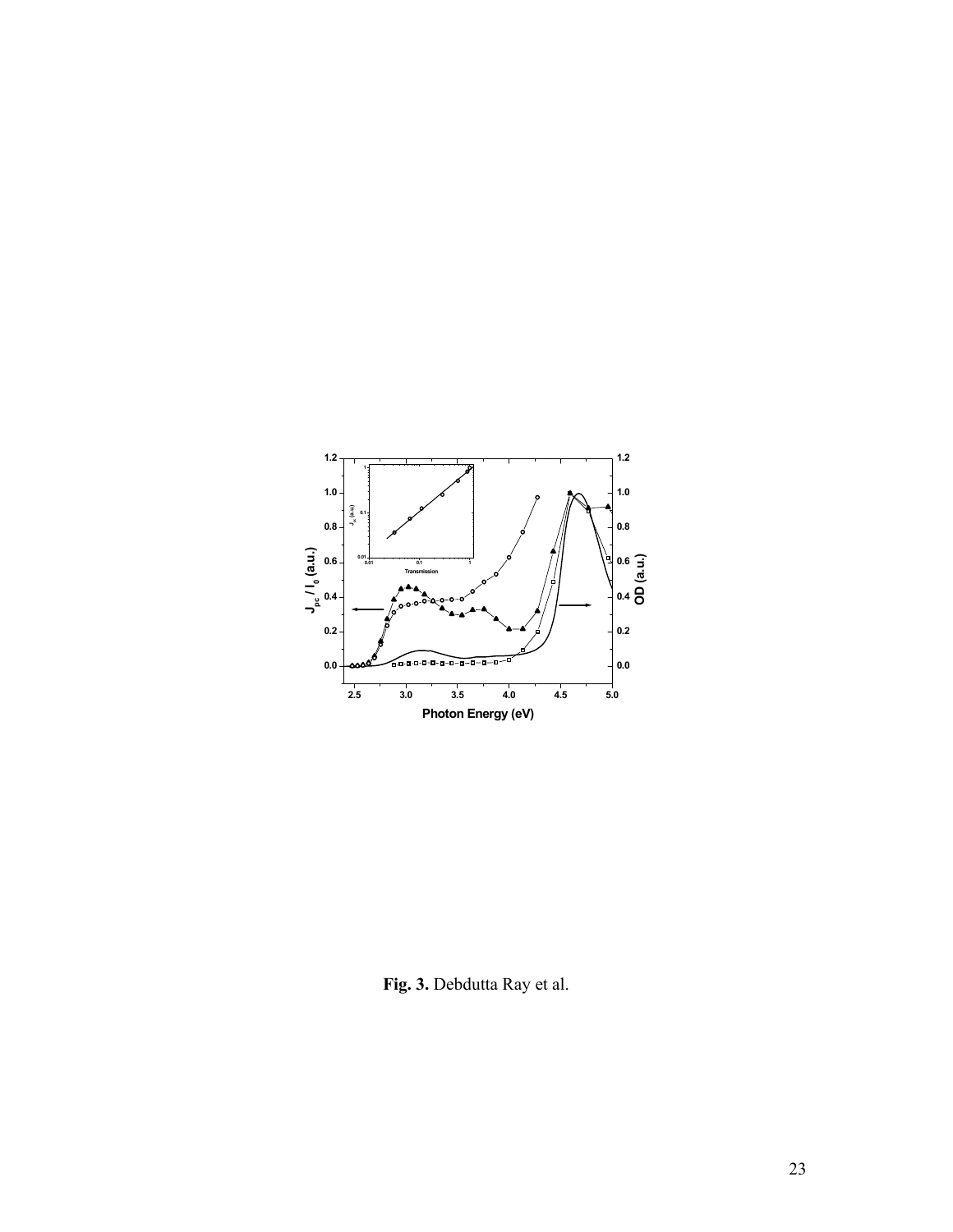

**Fig. 4**. Debdutta Ray et al.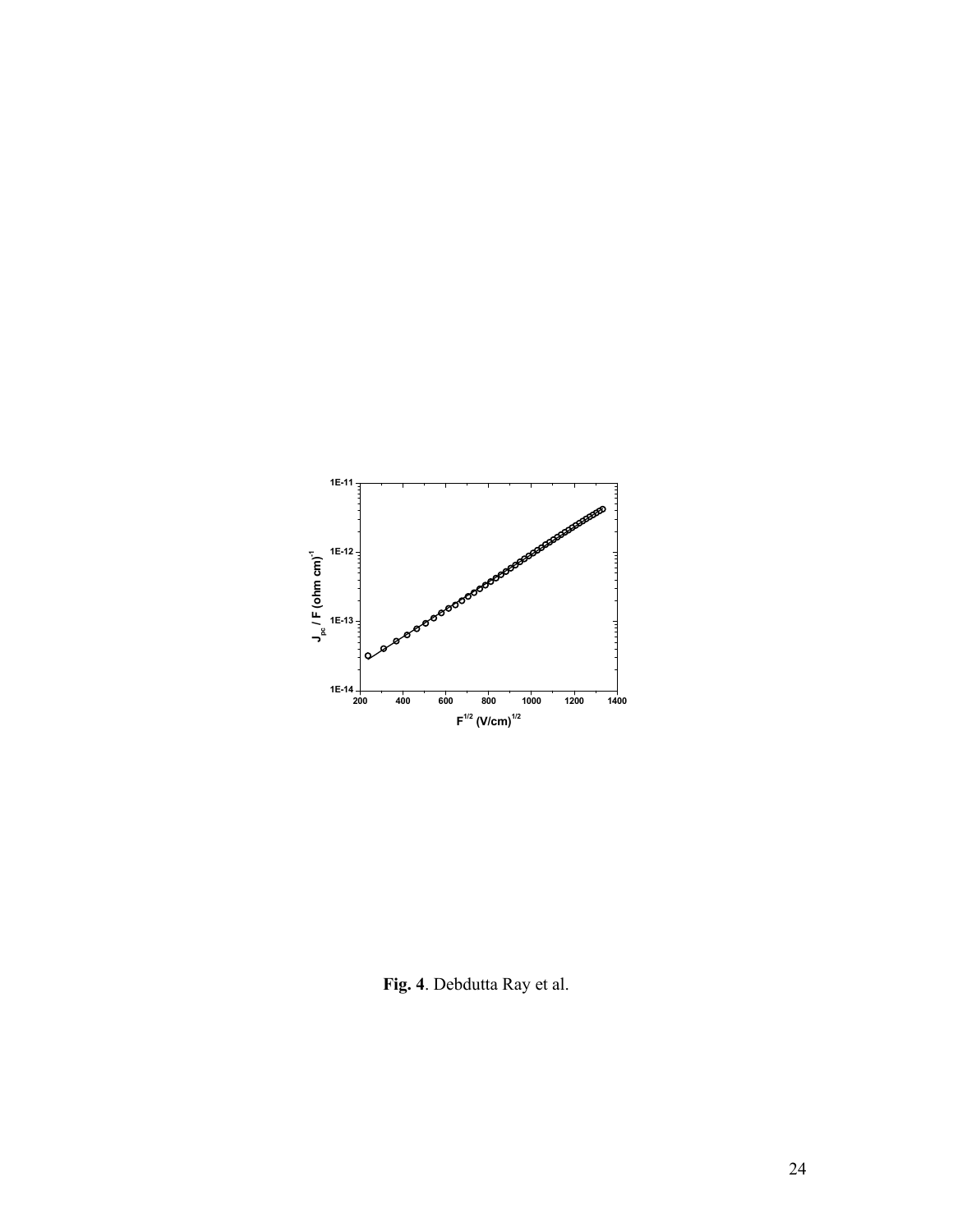

**Fig. 5.** Debdutta Ray et al.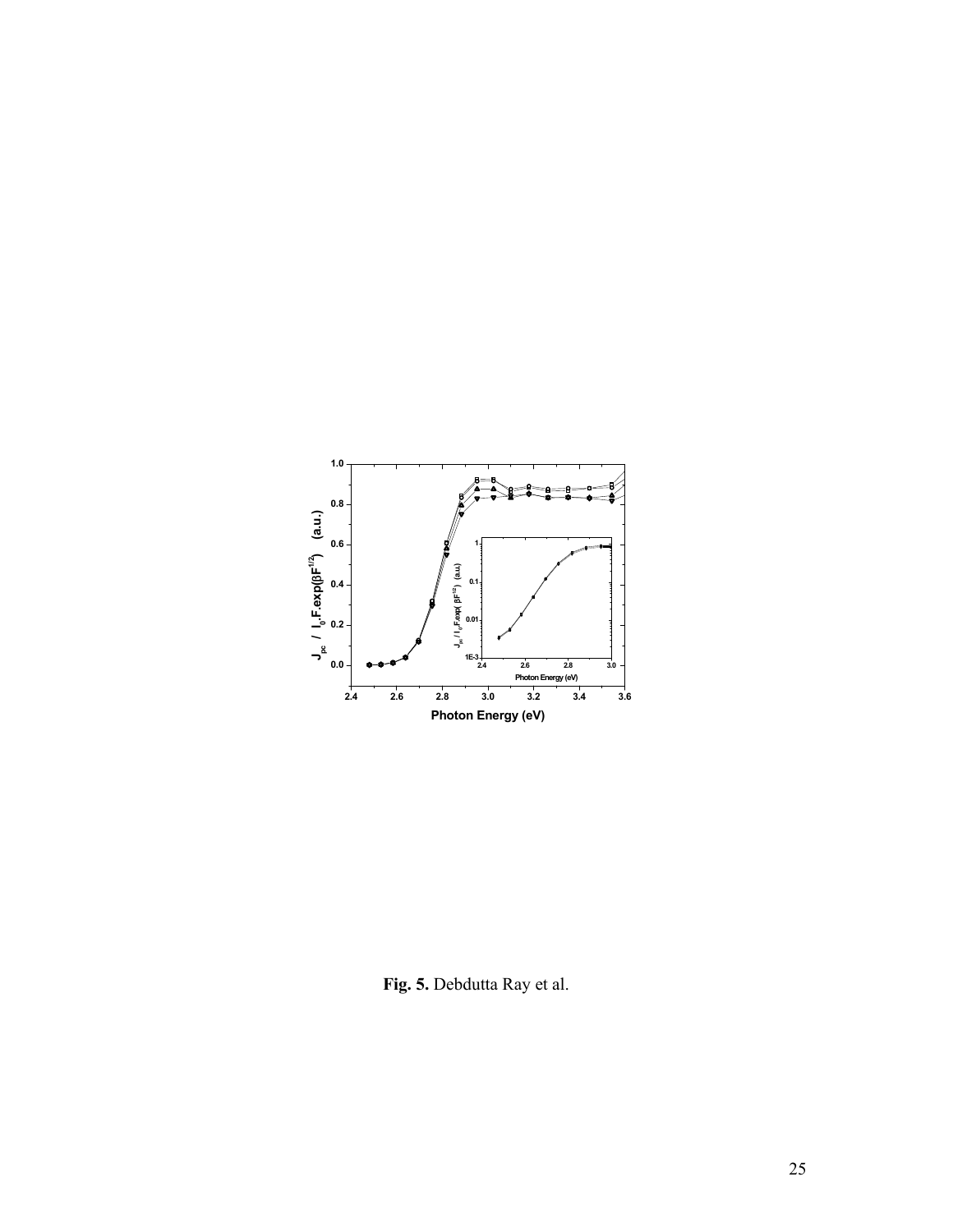

**Fig 6.** Debdutta Ray et al.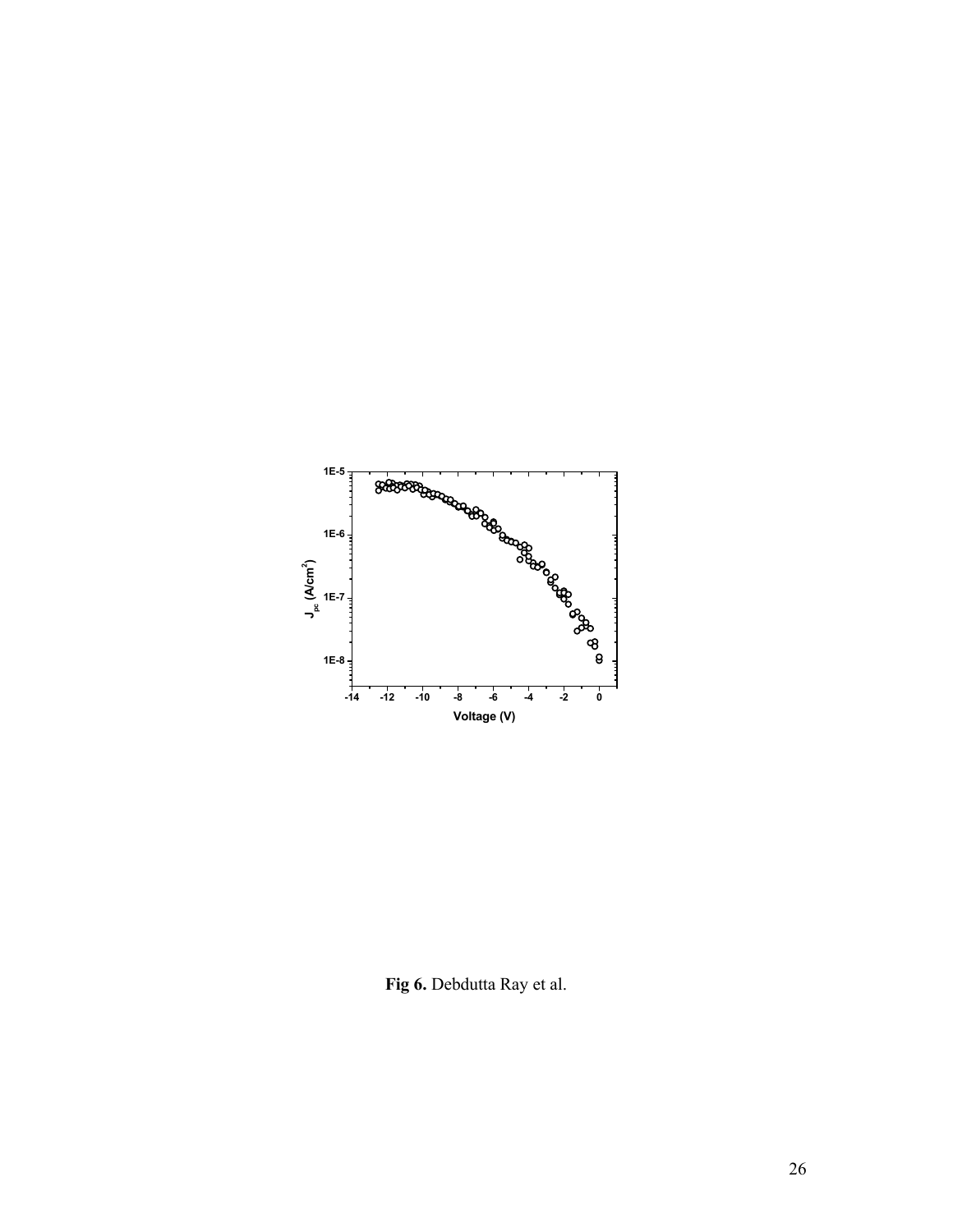

**Fig. 7.** Debdutta Ray et al.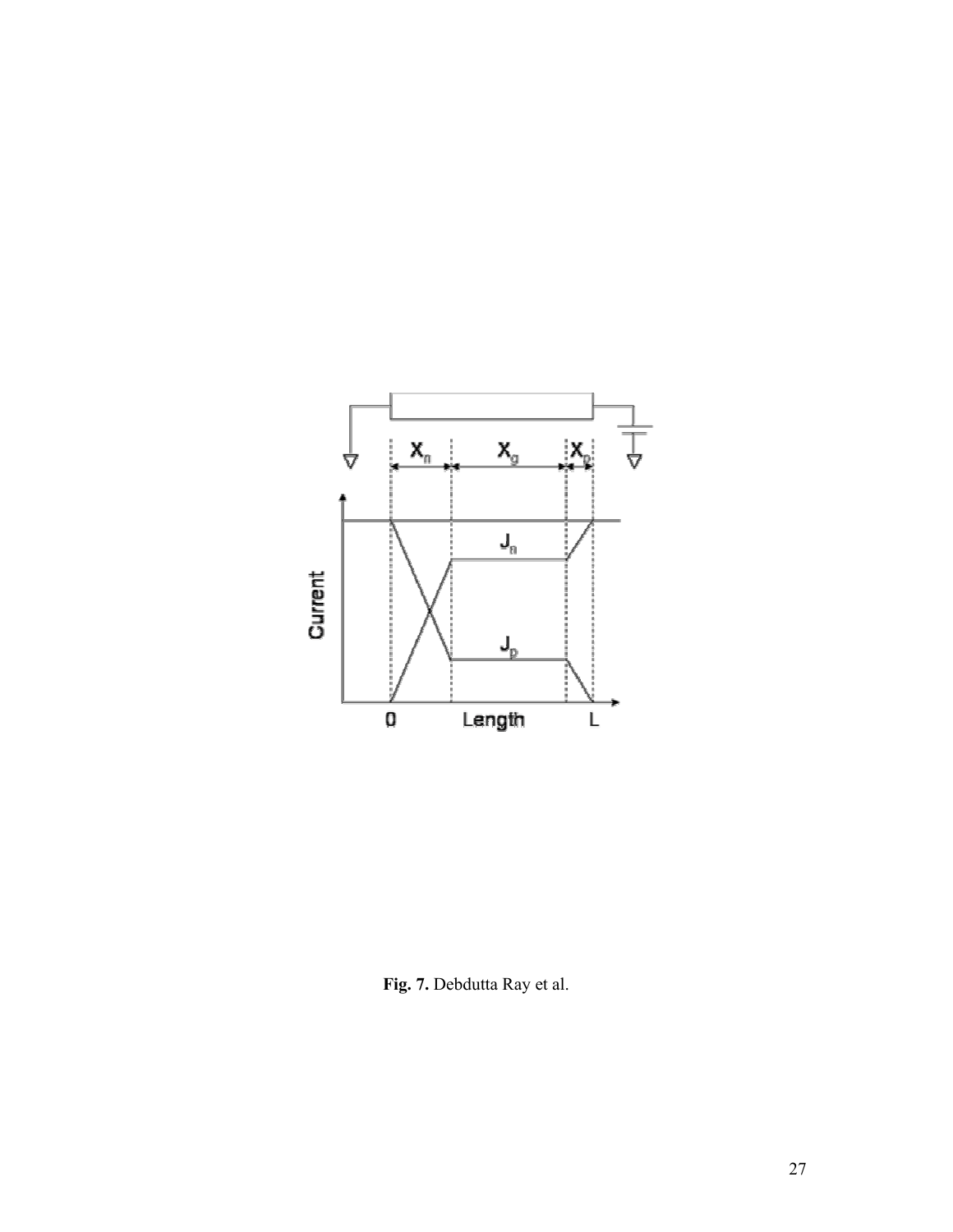

**Fig. 8.** Debdutta Ray et al.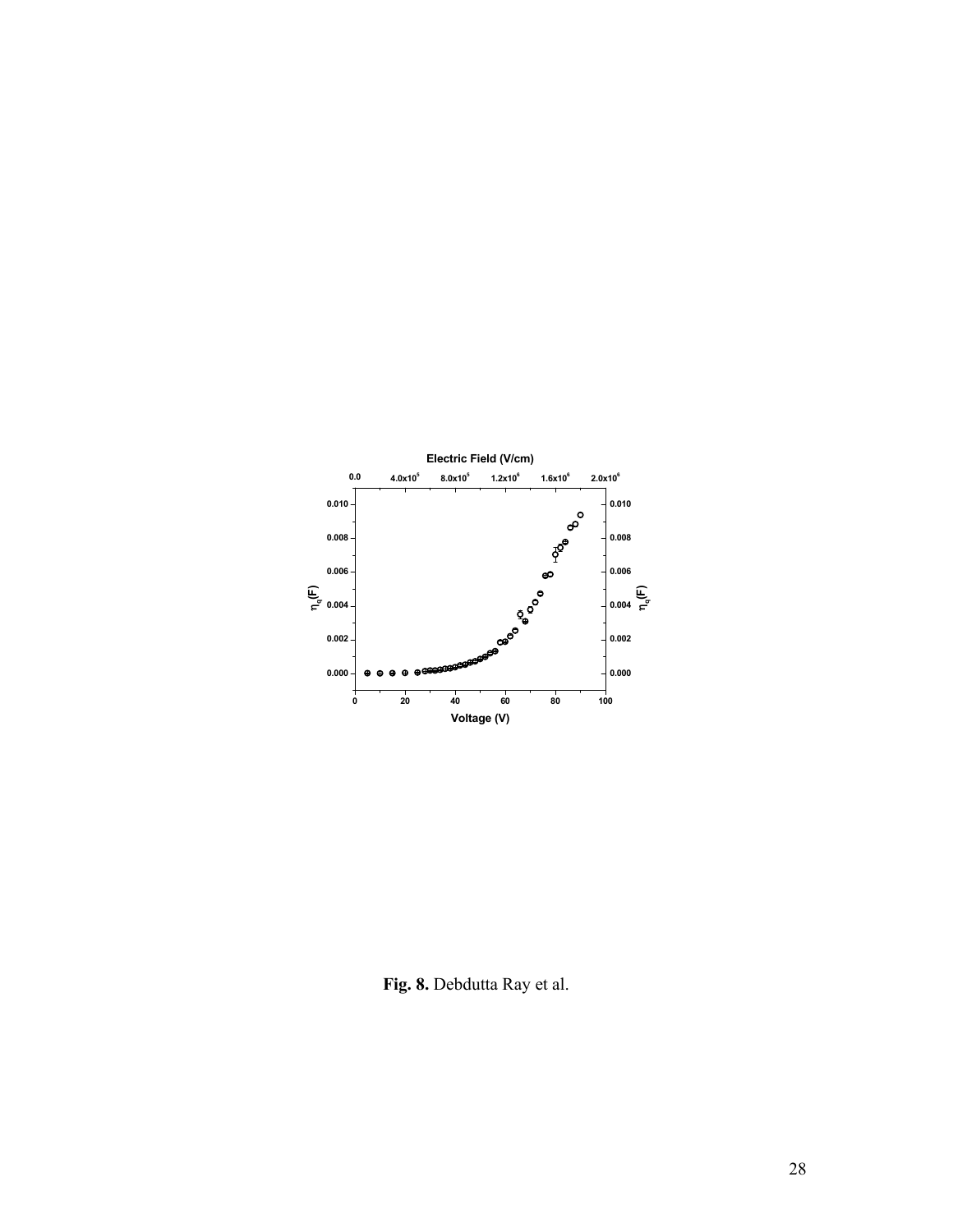

**Fig. 9.** Debdutta Ray et al.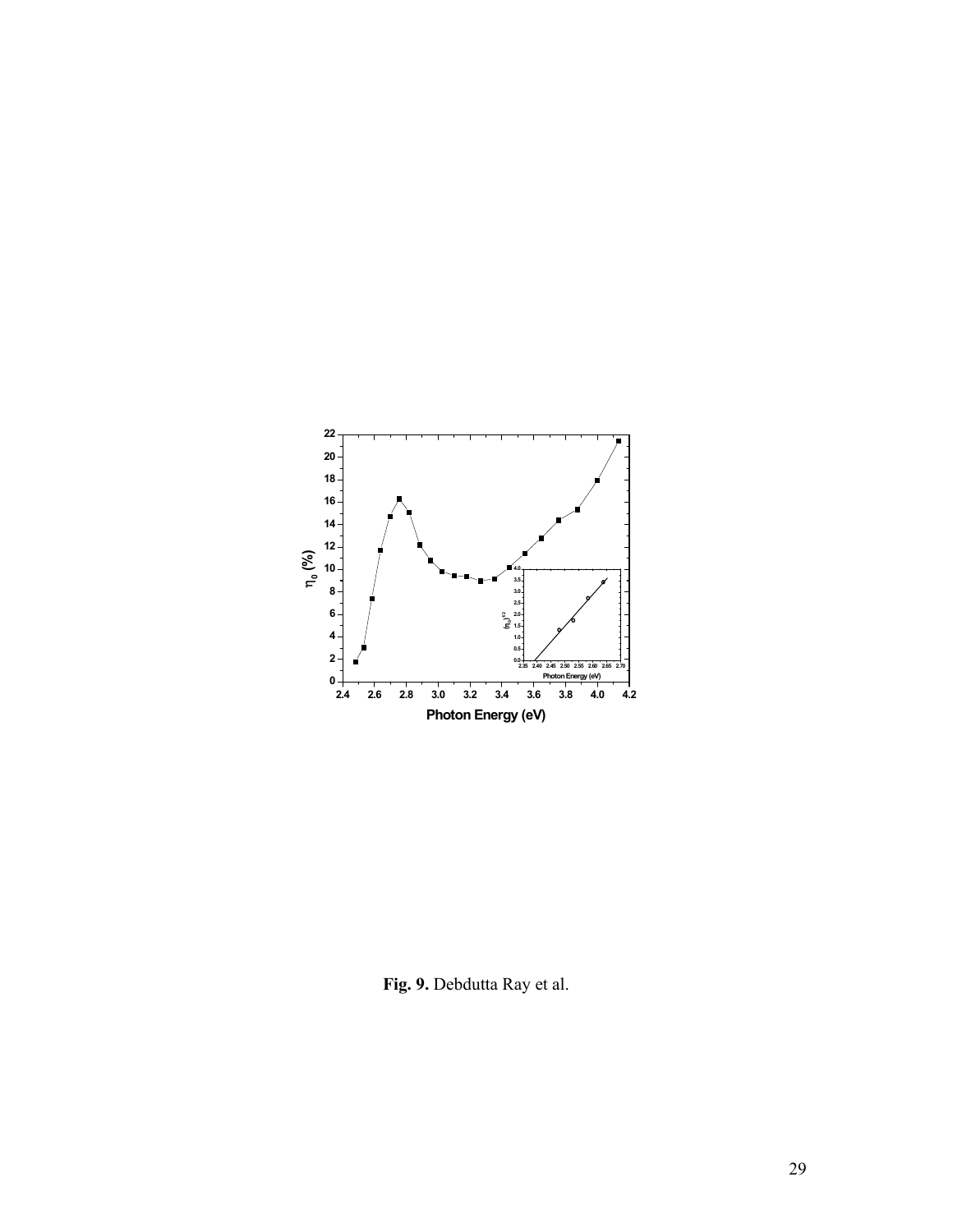

**Fig. 10.** Debdutta Ray et al.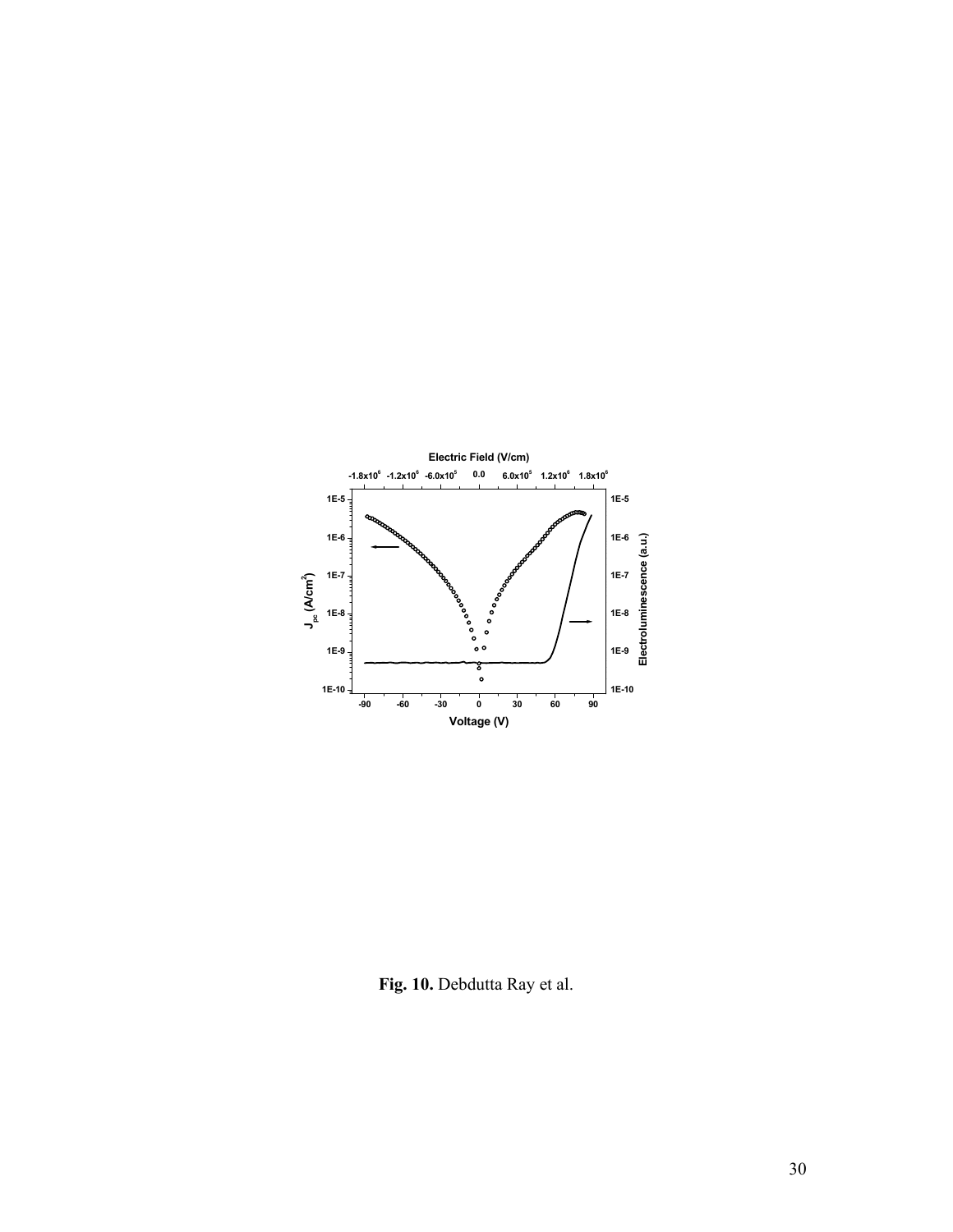

**Fig. 11.** Debdutta Ray et al.